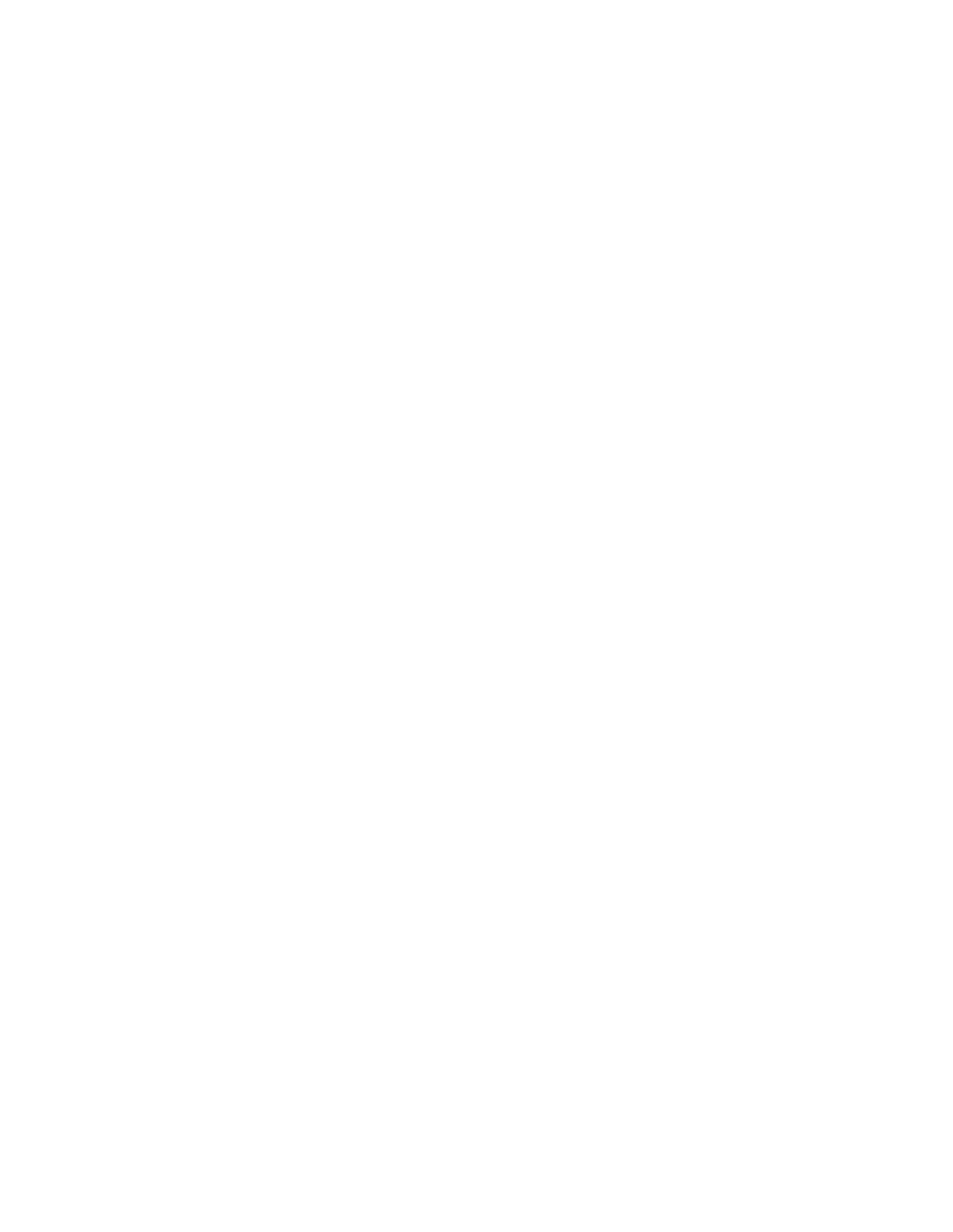# Access to Therapeutic Products

The Regulatory Process in Canada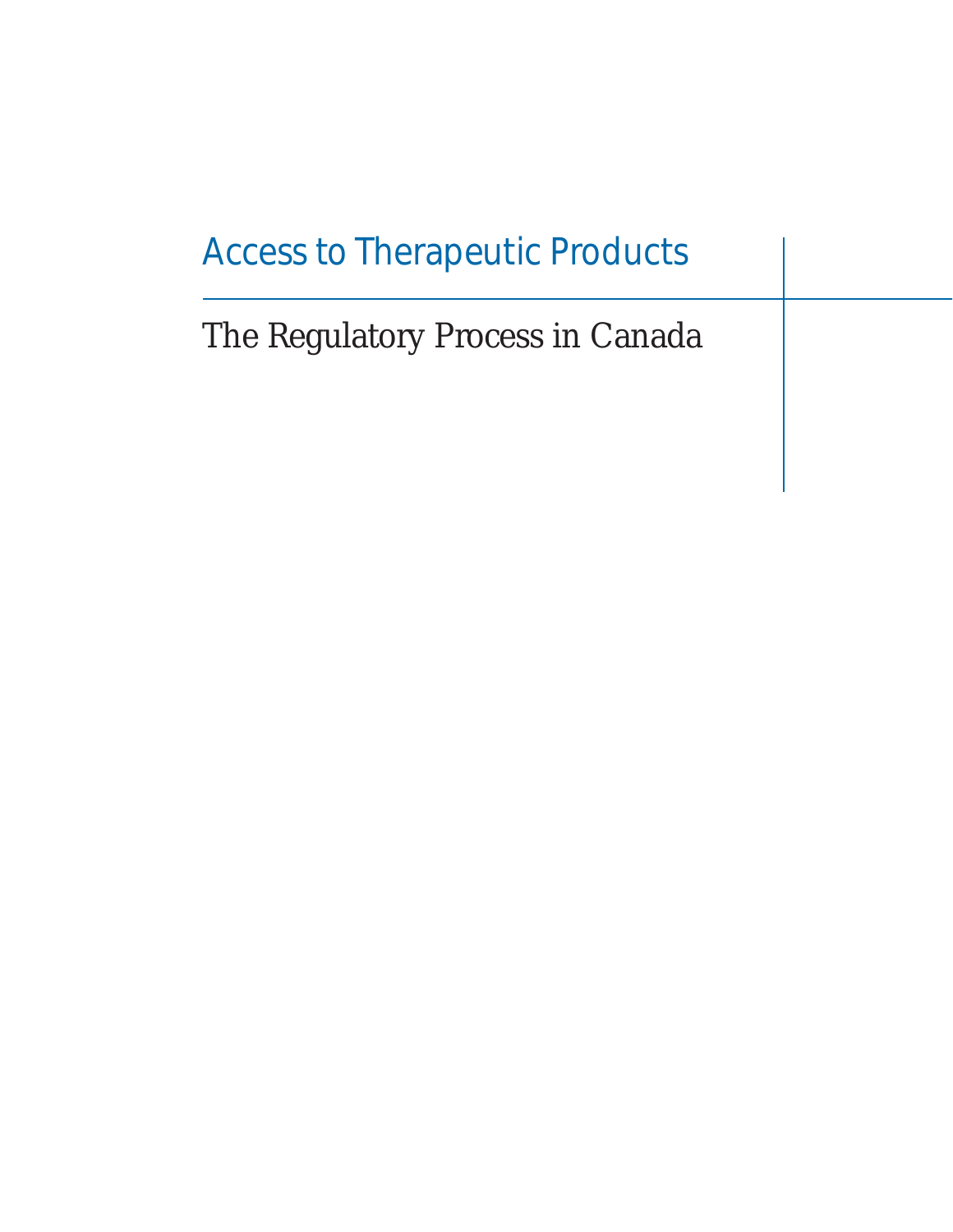Our Mission is to help the people of Canada maintain and improve their health *Health Canada*

This publication can also be made available in/on computer diskette/large print/audio-cassette/braille upon request.

For further information or to obtain additional copies, please contact:

Publications Health Canada Ottawa, Ontario K1A 0K9 Tel.: (613) 954-5995 Fax: (613) 941-5366 E-Mail : info@hc-sc.gc.ca

© Her Majesty the Queen in Right of Canada, 2006

Cat. H164-9/2006 ISBN: 0-662-49101-7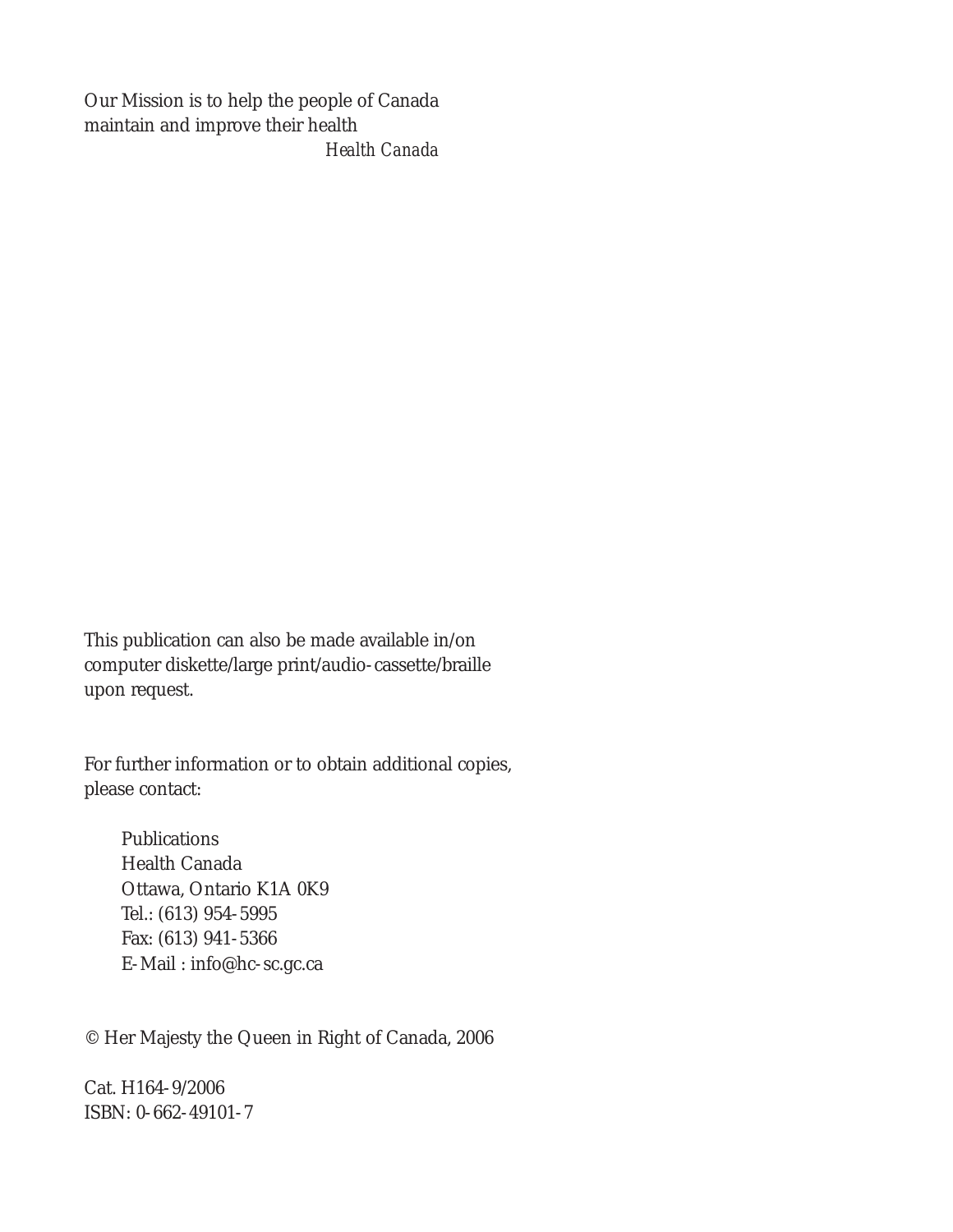# **Table of Contents**

|                                                                    | 3               |
|--------------------------------------------------------------------|-----------------|
|                                                                    | 3               |
|                                                                    | $\overline{4}$  |
|                                                                    |                 |
|                                                                    | $\overline{4}$  |
| Health Canada's Health Products and Food Branch - Minimizing Risk, |                 |
|                                                                    | $\overline{5}$  |
|                                                                    | $6\phantom{.}6$ |
|                                                                    | $6\phantom{.}6$ |
|                                                                    | $\overline{7}$  |
|                                                                    | $\tau$          |
|                                                                    | 8               |
|                                                                    | 8               |
|                                                                    | 9               |
| Priority Review and Notice of Compliance with Conditions           | 10              |
|                                                                    | 10              |
|                                                                    | 13              |
|                                                                    | 13              |
|                                                                    |                 |
|                                                                    |                 |
|                                                                    | 13              |
|                                                                    | 14              |
|                                                                    | 14              |
| Establishment Licensing for Drugs and Natural Health Products      | 14              |
| 15                                                                 |                 |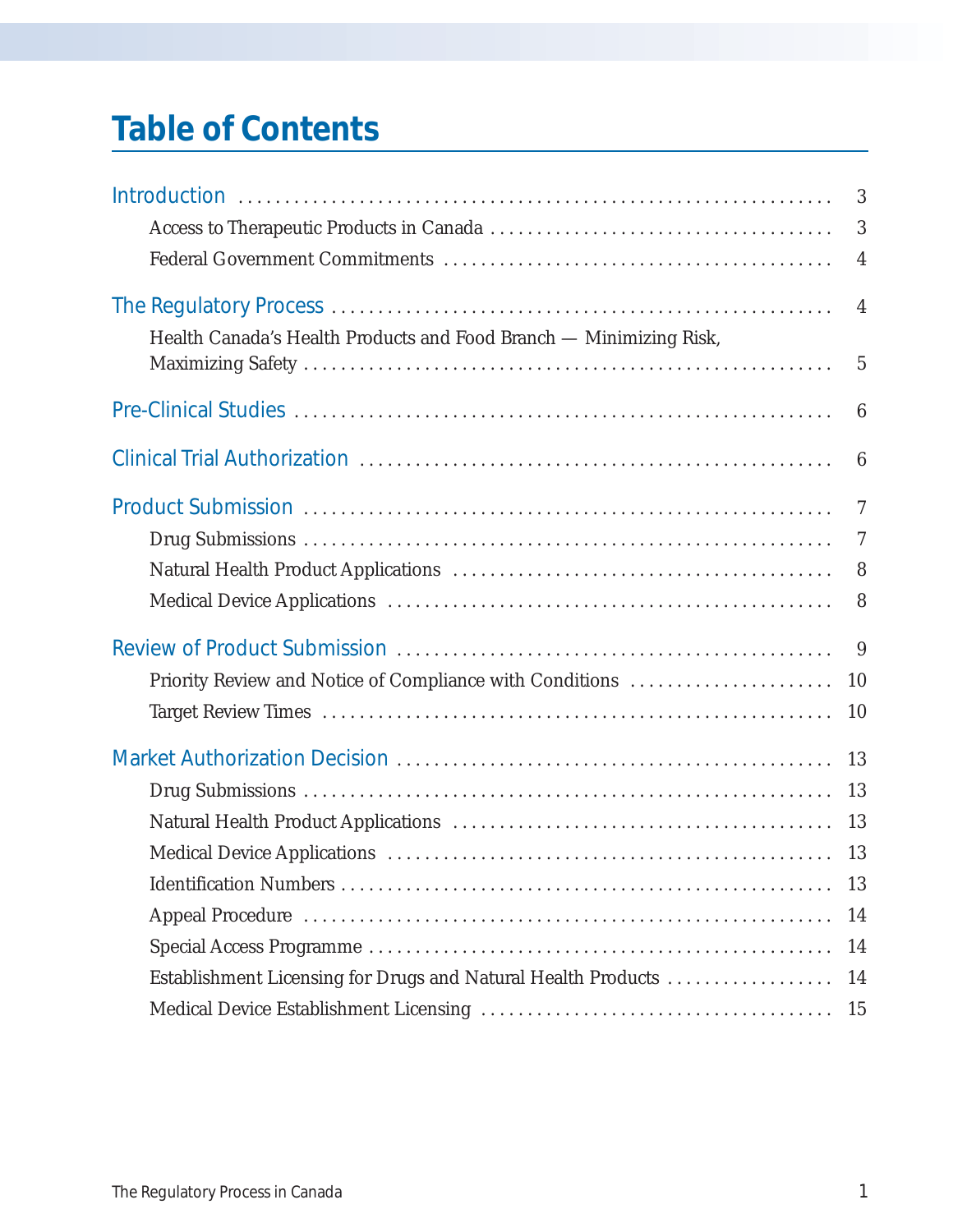|                                                               | 15 |
|---------------------------------------------------------------|----|
|                                                               | 15 |
|                                                               | 16 |
|                                                               | 16 |
| Price Review — The Patented Medicine Prices Review Board      | 17 |
|                                                               | 17 |
| Canadian Agency for Drugs and Technologies in Health          | 18 |
|                                                               | 19 |
|                                                               | 19 |
|                                                               | 20 |
|                                                               | 20 |
|                                                               | 21 |
|                                                               | 21 |
|                                                               | 22 |
|                                                               | 22 |
|                                                               | 22 |
|                                                               | 23 |
|                                                               | 23 |
| The International Conference on Harmonisation                 | 23 |
|                                                               | 24 |
|                                                               |    |
|                                                               | 25 |
|                                                               | 26 |
| Annex II: Health Products and Food Branch: Organization Chart | 29 |
|                                                               | 30 |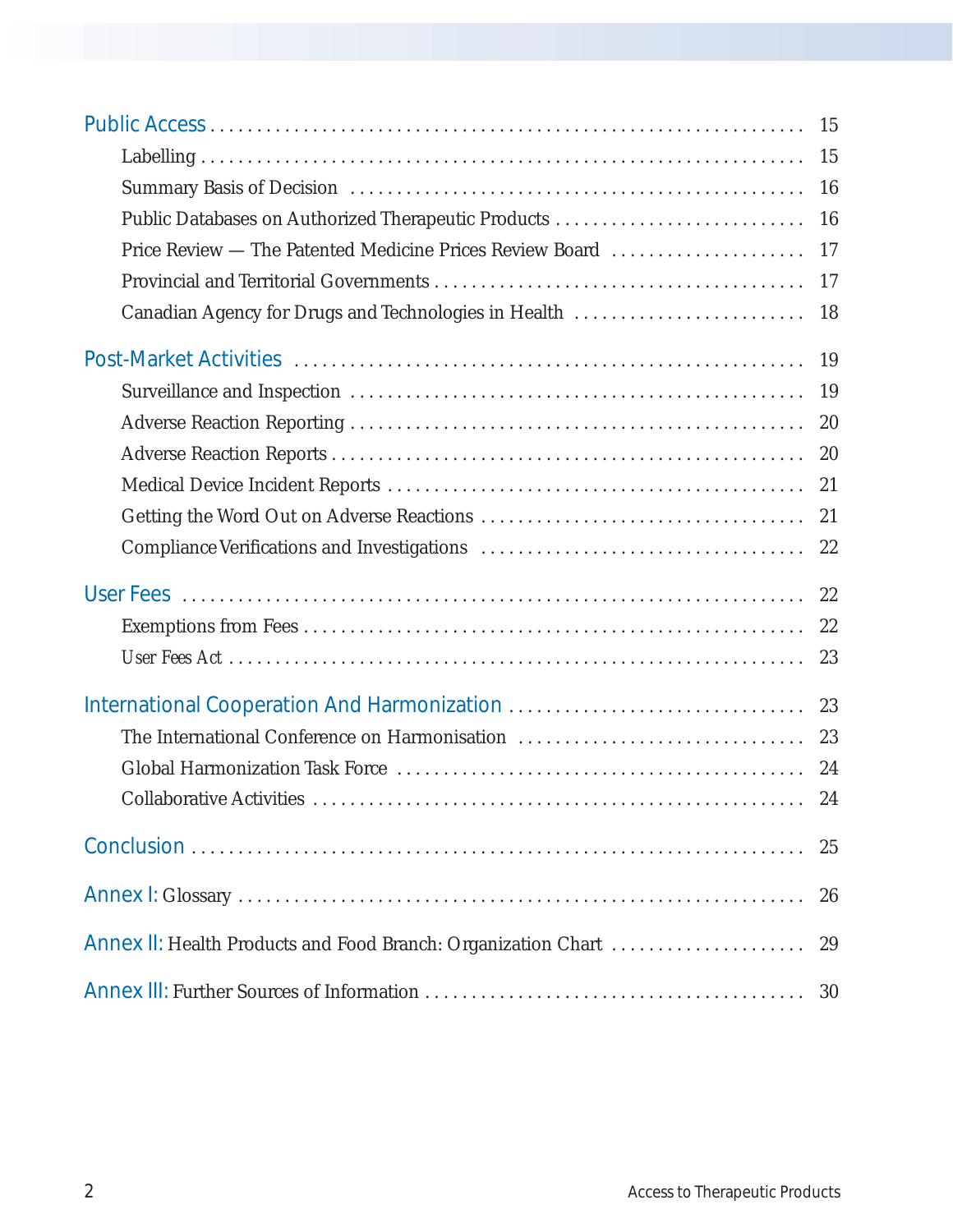## **Introduction**

Therapeutic products such as pharmaceutical drugs, vitamins, vaccines and medical devices play an important role in helping Canadians lead healthy lives. More than 22,000 pharmaceutical products and 40,000 medical devices are available in Canada. Canadians trust that the products they use have passed Health Canada's rigorous safety standards and will help to deliver desired health outcomes.

This publication describes how therapeutic products in Canada make their way from the laboratory to the marketplace. It explains how Canada's regulatory system facilitates access to safe medical devices, natural health products and drugs, including pharmaceuticals, radiopharmaceuticals, biologics and genetic therapies (for definitions, see Annex I).

## **Access to Therapeutic Products in Canada**

From a public policy perspective, the rationale for rapid access to safe, effective therapeutic products is simple. Good health benefits everyone. In opinion polls, individuals say it contributes significantly to their quality of life. And governments value it because the nation as a whole benefits socially and economically when everyone enjoys the best possible

health. Health Canada therefore works to help the people of Canada maintain and improve their health. In collaboration with provincial and territorial governments, it develops health policy, enforces health regulations, promotes disease prevention and encourages healthy living. And it works closely with other federal departments, agencies and stakeholders to reduce health and safety risks to Canadians.

The *Food and Drugs Act* and Regulations authorize Health Canada to regulate the safety, efficacy and quality of therapeutic products. The following pages describe the steps and the stakeholders involved. The stages and activities range from pre-clinical trials to post-authorization surveillance, inspection and investigation. Participants in the regulatory process include patients and consumers, health care professionals, research scientists, industry, academic institutions, pharmacies, hospitals, regulatory scientists and policy makers.

Improving access to therapeutic products in Canada is a high priority for Health Canada. That includes not only getting them to market, but also removing barriers that affect public access to health products once they

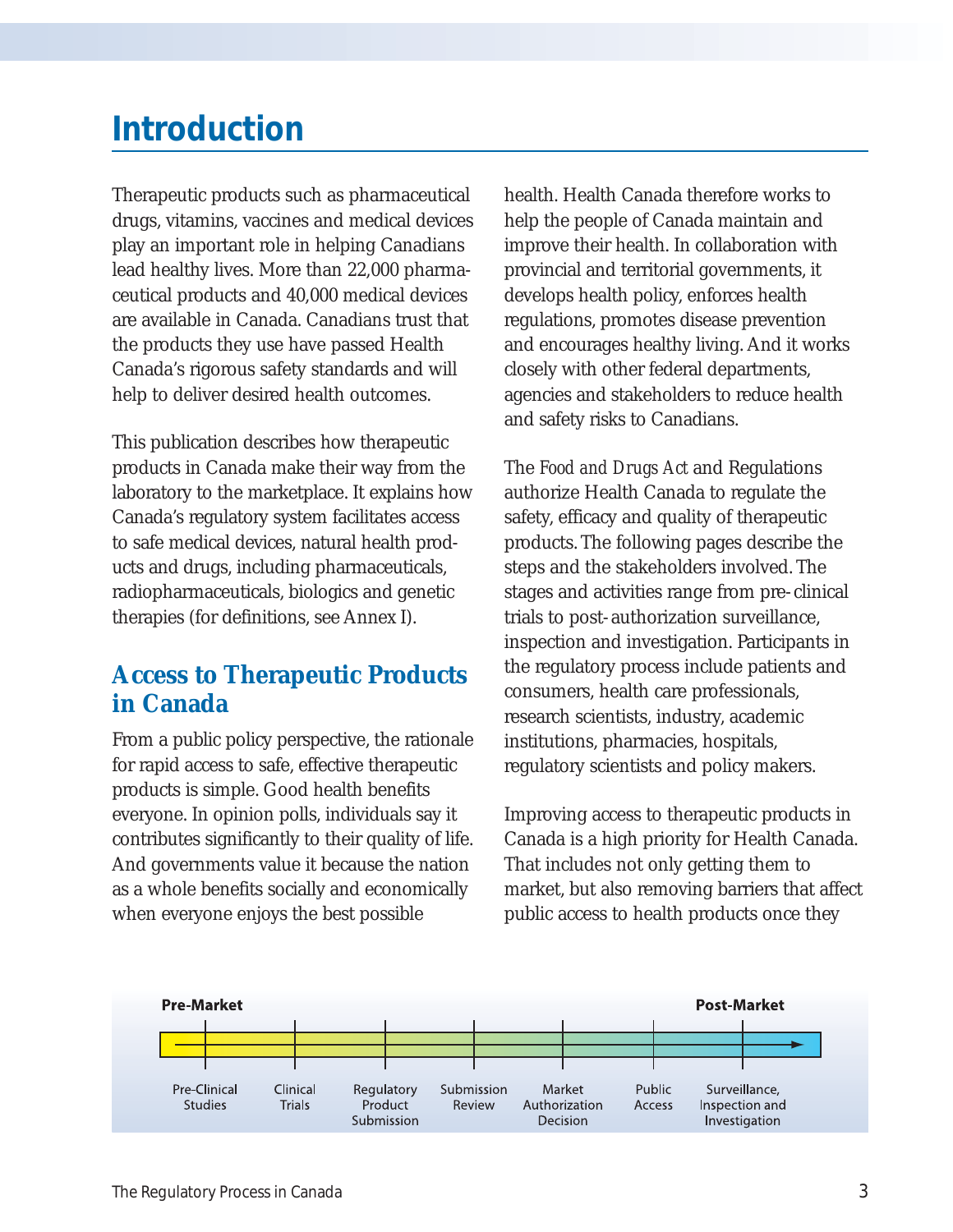make it to the marketplace. This involves studying such factors as how medicines and therapies are prescribed, how they are used, and how much information is available about them.

### **Federal Government Commitments**

In recent years, the government has promised to facilitate earlier access to safe, effective and affordable therapeutic products. The 2002 Speech from the Throne advocated "speeding up the regulatory process for drug approvals to ensure Canadians have faster access to the safe drugs they need, creating a better climate for research on drugs."Further analysis and recommendations come from the Romanow Commission's *Report on the Future of Health Care in Canada*. In their First Ministers'Health Accords, federal, provincial and territorial leaders undertook to work together to provide Canadians with continued access to new, appropriate and cost-effective drugs. Budget 2005 provided \$170 million over five years to enhance the safety and effectiveness of drugs and other therapeutic products.

### **Health Canada's Therapeutics Access Strategy (TAS) — The Vision**

To provide Canadians with improved access to safe, high-quality, therapeutically effective and appropriately used therapeutic products in a timely and cost-effective manner.

TAS received \$190 million over five years from the 2003 federal budget. For information on progress, refer to *Regulation and Beyond: Progress on Health Canada's Therapeutics Access Strategy*, available at http://www.hc-sc.gc.ca/ hcs-sss/pubs/care-soins/2005-therap-strateg/ index\_e.html

Health Canada has several initiatives underway in response to these commitments, including the Therapeutics Access Strategy (TAS), the National Pharmaceuticals Strategy and new tools to improve the safety and transparency of the regulatory system for therapeutic products.

Taken together, these initiatives (and other related work such as the renewal of federal health protection legislation) serve to improve Canadians' access to drugs and other therapeutic products.

# **The Regulatory Process**

New therapeutic products can be sold in Canada once they have successfully passed a review process to assess their safety, efficacy and quality. Responsibility for this review process rests with Health Canada's Health Products and Food Branch (HPFB).

The HPFB evaluates and monitors the safety, efficacy and quality of thousands of human and veterinary drugs, medical devices, natural health products and other therapeutic products available to Canadians, as well as the safety and quality of food in Canada. The Branch also contributes to the health and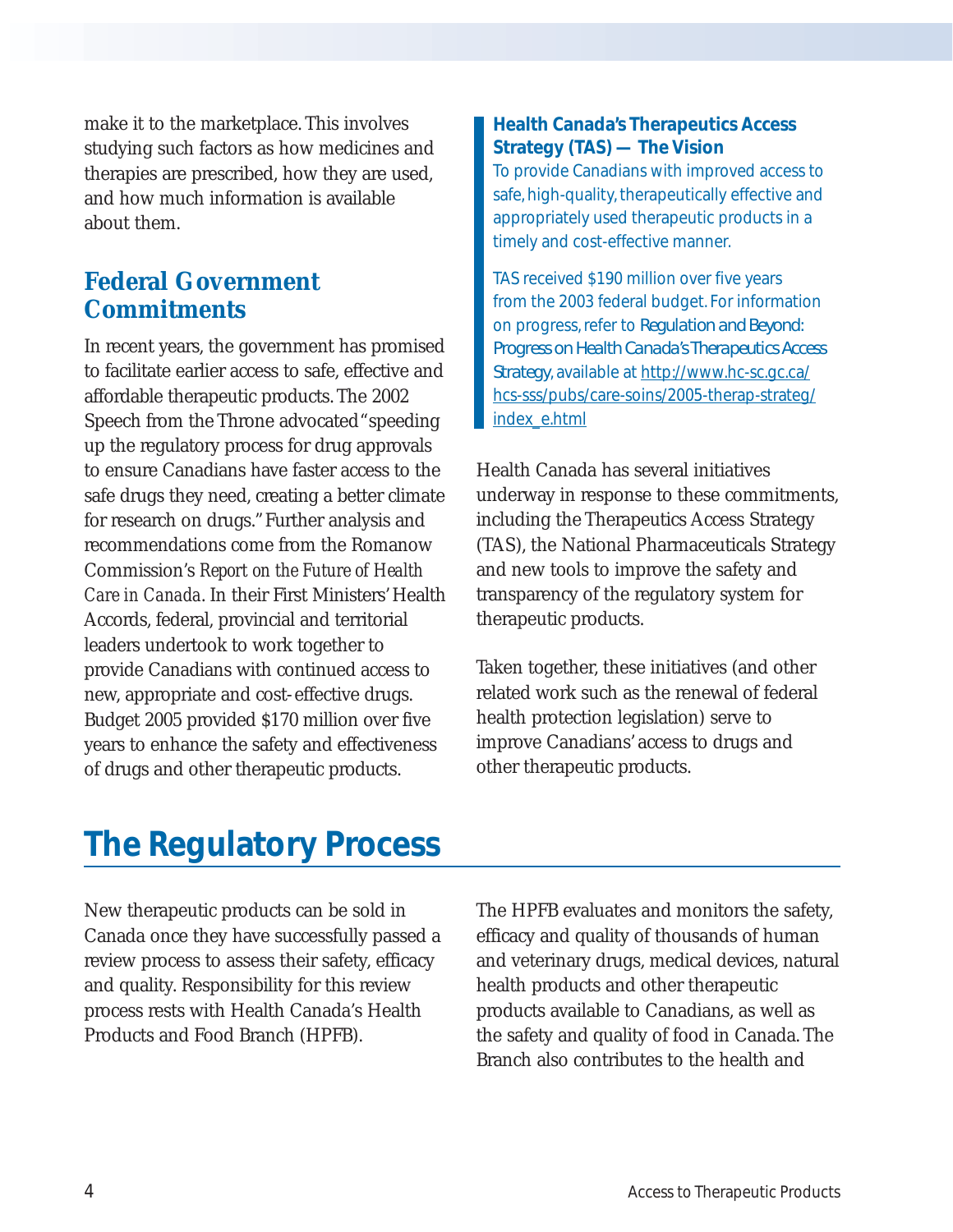well-being of Canadians in a variety of other ways, which include developing nutrition policies and standards. (To view the HPFB's organization chart, see Annex II).

### **Health Canada's Health Products and Food Branch — Minimizing Risk, Maximizing Safety**

When it comes to approving therapeutic products, HPFB strives to find the best possible balance between benefits and risks. Public safety is priority number one.

**Pre-market review** — Before a therapeutic product is authorized for sale in Canada, the manufacturer must provide HPFB with scientific evidence of its safety, efficacy and quality, as defined by regulations. Scientists then review the evidence to determine whether the risks associated with the product are acceptable in light of its potential benefits. If they are, and if the product has been proven to be effective under specified conditions, it is approved for sale in Canada.

**Post-market surveillance, inspection and investigation —** Once therapeutic products reach the market, the Branch monitors them for safety, efficacy and quality. Reports of suspected problems are received from manufacturers, health care professionals and consumers, and the Branch evaluates them and takes appropriate action if a serious health risk is identified. Such actions can range from issuing warnings to the public and the health care community to removing a product from the market.

Among its other functions, the Branch also conducts inspections, investigates products, and licenses laboratories and manufacturing facilities. It uses formal risk management principles and scientific methods to arrive at its decisions, with a view to optimizing public safety, product availability and product quality.

**Working with others —** The Branch has developed strong partnerships with other levels of government, academia and stakeholders and ensures that their perspectives are included in its assessment of the health benefits and risks of every therapeutic product it reviews. HPFB also works with international organizations, including regulatory authorities in other countries, to harmonize regulatory standards and processes for therapeutic products.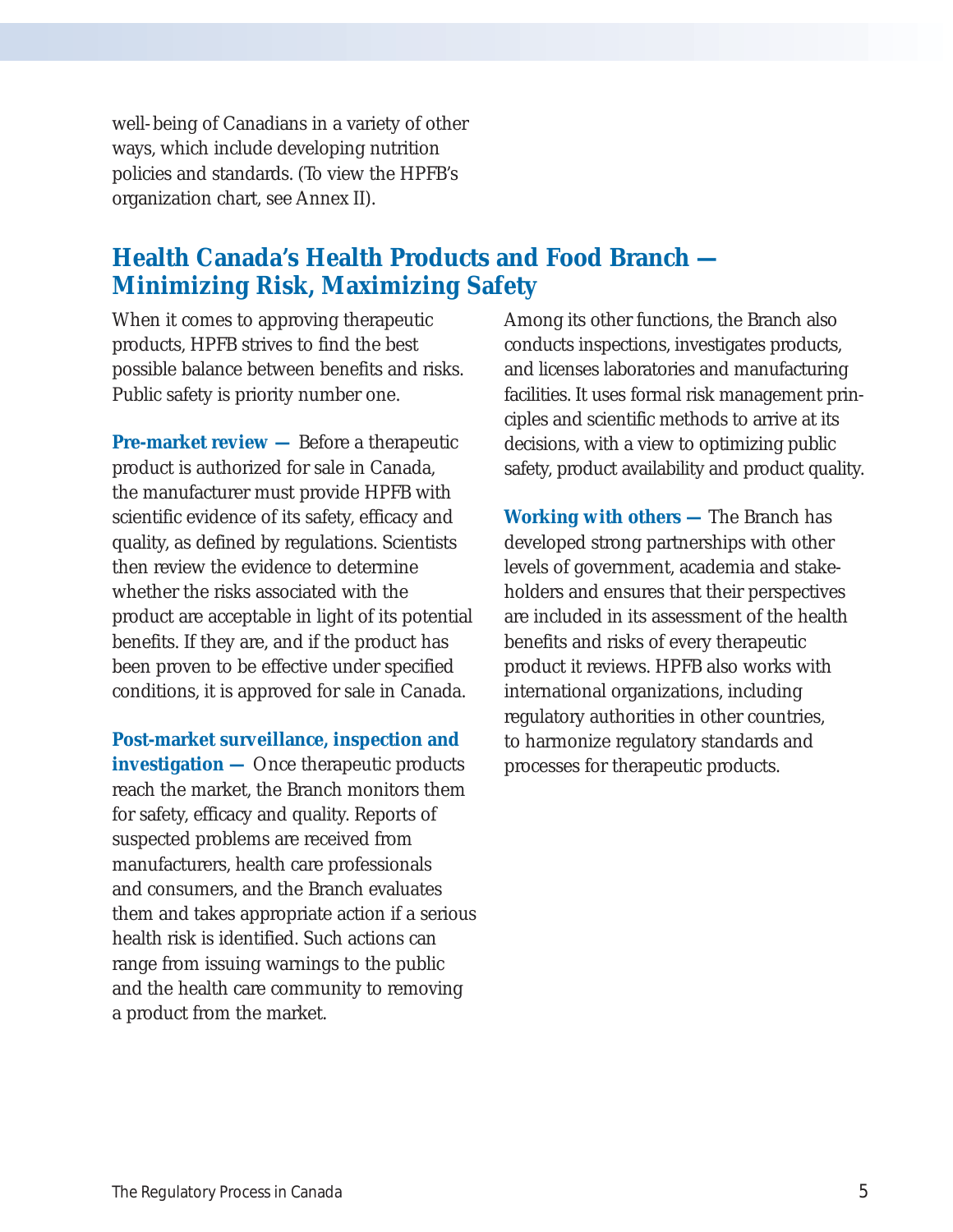## **Pre-Clinical Studies**

As a first step in drug development, preclinical studies are carried out to evaluate the safety of a drug and its potential use. These studies are carried out *in vitro* (test tube testing) and *in vivo* (using animals) to assess the performance of the drug, including assessment of the existence and extent of

toxic effects. The pre-clinical studies provide important information on the potential use of the drug prior to testing on humans in clinical trials. If the pre-clinical studies are promising, the sponsor<sup>1</sup> must apply to the HPFB for authorization to conduct a clinical trial involving human subjects in Canada.



## **Clinical Trial Authorization**

Clinical trials are conducted by sponsors to gather information on a product's safety and efficacy in humans. Before a clinical trial begins in Canada, HPFB reviews the information submitted in the Clinical Trial Application to ensure that the trial is properly designed and that participants are not exposed to undue risk.2

Clinical trials in Canada must be conducted in accordance with internationally accepted principles of good clinical practice. For drugs and natural health products, these principles are set out in Good Clinical Practices (GCP), an international quality standard. Clinical trial requirements are set out in the *Food and Drugs Act* and Regulations. For medical



<sup>&</sup>lt;sup>1</sup> The person or organization who takes responsibility for the application.

<sup>&</sup>lt;sup>2</sup> In the case of natural health products, clinical trials are required only when certain new and untested claims are made.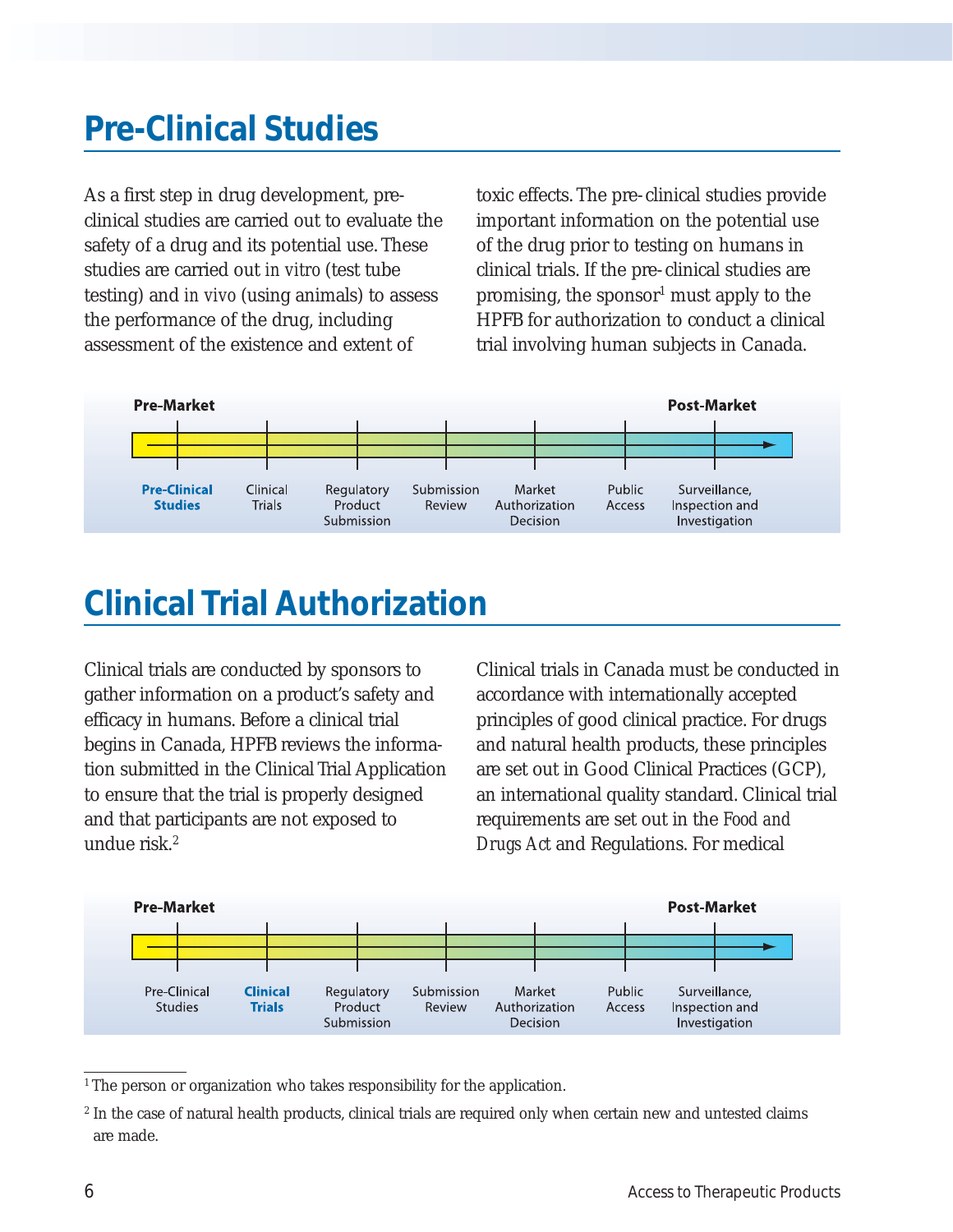devices, investigational testing requirements are set out in Canada's *Medical Devices Regulations*.

HPFB has the authority to conduct inspections of clinical trials for drugs and natural health products. Currently, two per cent of the clinical trials conducted in Canada for drugs are inspected annually. Canada's approach to verification of proper conduct of clinical trials is similar to that of other jurisdictions. However, when complaints or concerns are brought to the attention of HPFB, an investigation is launched to determine the facts and, if required, action is taken to bring the clinical trial into compliance.

#### **Good Clinical Practices (GCP)**

GCP is an international ethical and scientific quality standard for designing, conducting, recording and reporting trials that involve the participation of human subjects.

Compliance with this standard provides public assurance that the rights, safety and well-being of trial subjects are protected, consistent with the ethical principles established by the *World Medical Association Declaration of Helsinki*.

## **Product Submission**



### **Drug Submissions**

If the results of the clinical trial studies indicate that a new drug has potential therapeutic value that outweighs the risks (e.g., adverse effects or toxicity) associated with its proposed use, the manufacturer may seek authorization to sell the product in Canada by filing a New Drug Submission with HPFB. (The clinical trials need not have been conducted in Canada.)

A New Drug Submission (NDS), which typically involves between 100 and 800 binders of data, contains scientific information about the product's safety, efficacy and quality. It includes the results of both the pre-clinical and clinical studies, details on the production of the drug and its packaging and labelling, and information about its claimed therapeutic value, conditions for use and side effects. New drugs are commonly referred to as brand-name products because they have been created by companies and patented rather than reproduced by competitors.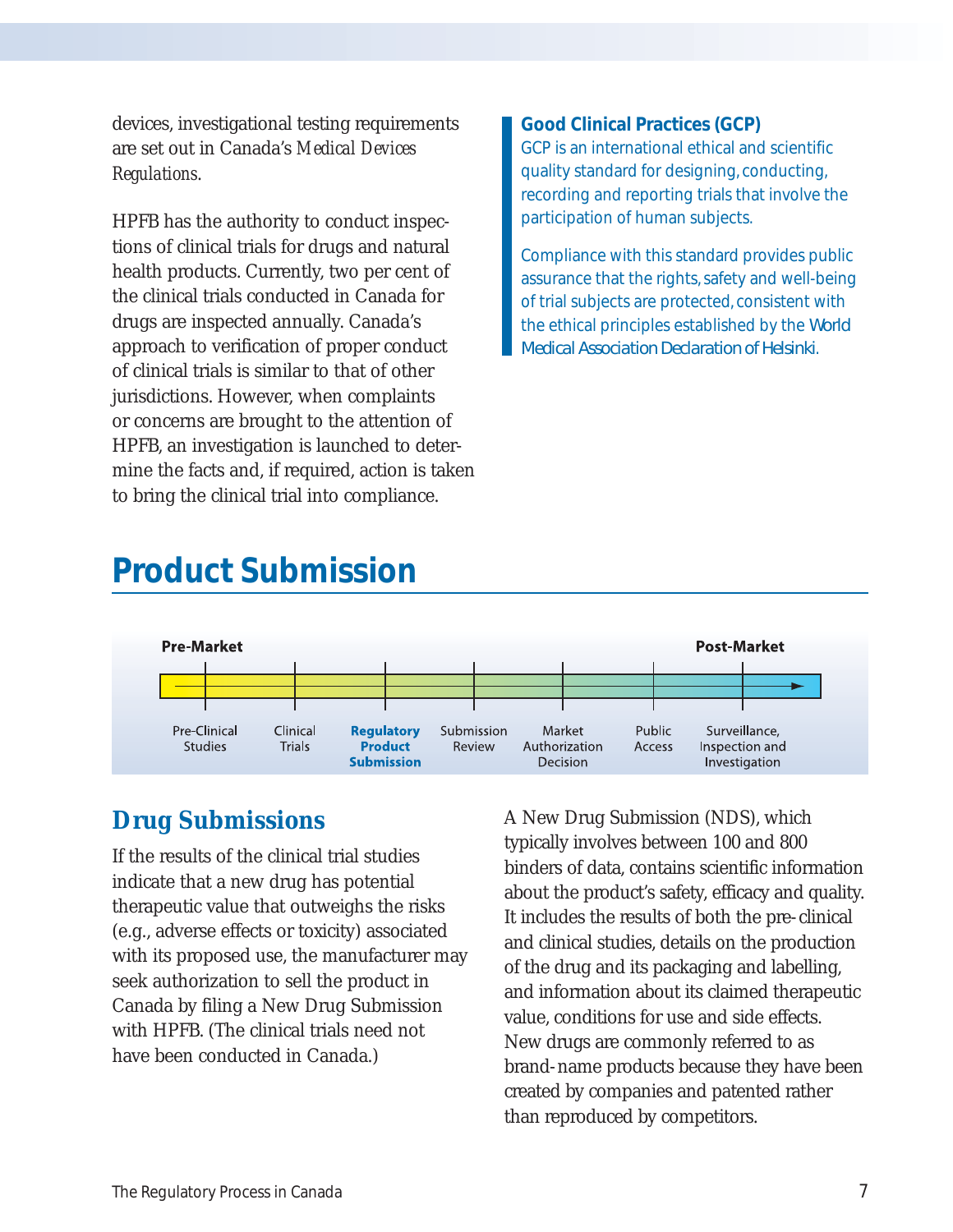An Abbreviated NDS (ANDS) is used for a generic product. The submission must meet the same quality standards as an NDS and the generic product must be shown to be as safe and efficacious as the brand-name product. An ANDS, which typically involves between 10 and 20 binders of data, includes scientific information that shows how the generic product performs compared with the brandname product, as well as providing details on the production of the generic drug, its packaging and labelling. The generic drug must be shown to deliver the same amount of medicinal ingredient at the same rate as the brandname product. This comparison is usually done through comparative bioavailability studies.

A Supplemental NDS (SNDS) must be filed by the manufacturer if certain changes are made to already-authorized products. Such changes might include the dosage form or strength of the drug product, the formulation, method of manufacture, labelling or recommended route of administration. An SNDS must also be submitted to HPFB if the manufacturer wants to expand the indications (claims or conditions of use) for the drug product.

A Drug Identification Number (DIN) application must be filed for those products that do not meet the definition of a 'new drug'. In such circumstances the substance for use as a drug has been sold in Canada for a sufficient time and quantity to establish the safety and effectiveness of that substance for use as a drug. DIN application requirements are outlined in regulations, and the information requirements are further clarified in policies and guidelines that are posted on Health Canada's Web site.

## **Natural Health Product Applications**

To sell a natural health product in Canada, the applicant must submit a product licence application and demonstrate that the product meets legal requirements for safety, efficacy and quality when it is used under the recommended conditions.

## **Medical Device Applications**

In Canada, medical devices are divided into four classes based on the level of risk associated with their use (see Table 1). Class I devices present the lowest potential risk and do not require a medical device licence for their sale in Canada. A typical example is thermometers. However, manufacturers of Class I devices must ensure they are designed and manufactured to be safe as defined under the *Medical Devices Regulations*. Manufacturers of Class II, III and IV devices must obtain a medical device licence before their products can be legally sold in Canada. As the risk level of the device increases, more data is required from the manufacturer to demonstrate that it is safe and effective for its intended application.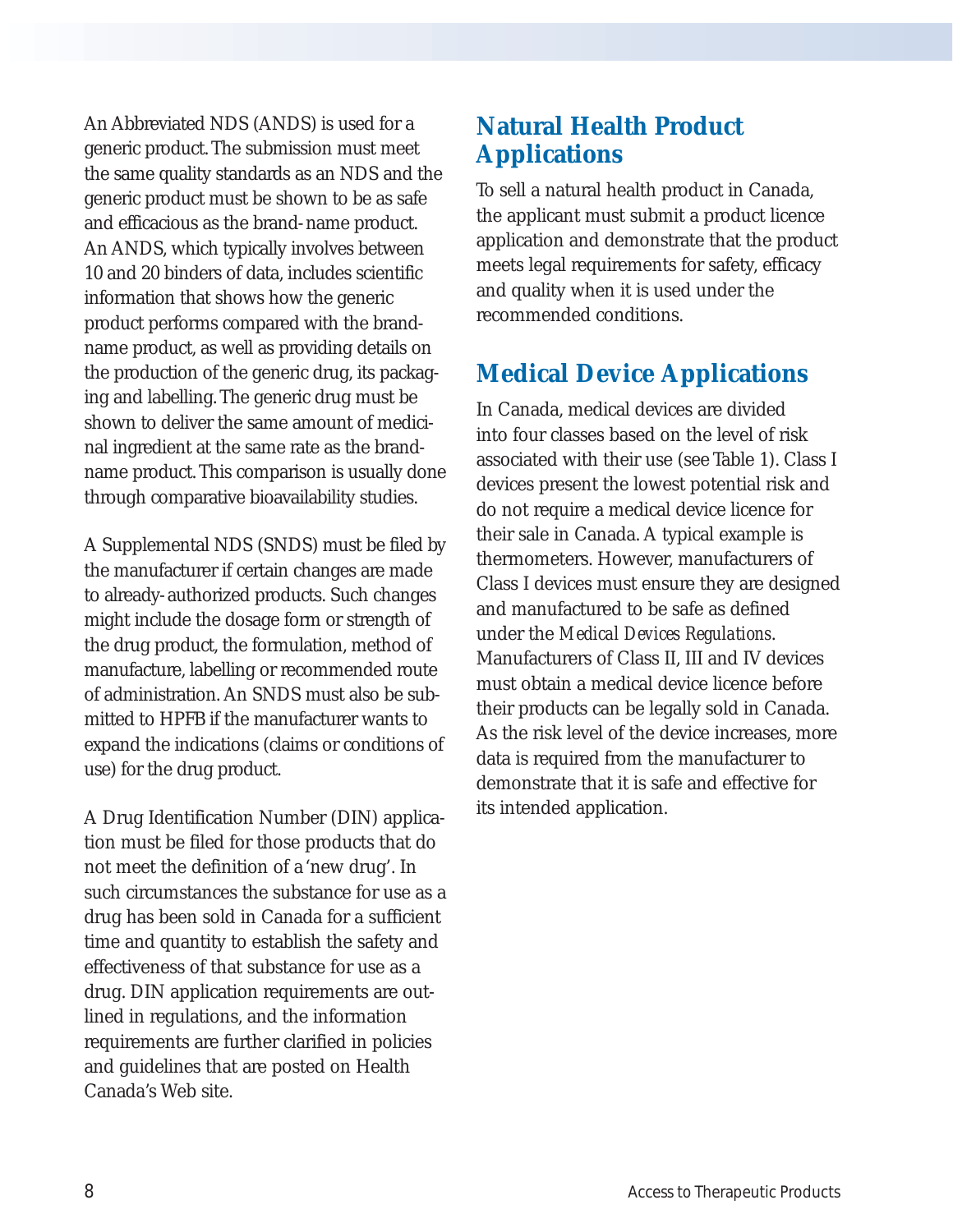|                  | <b>Risk</b>   | <b>Examples</b>                                                                                                 |
|------------------|---------------|-----------------------------------------------------------------------------------------------------------------|
| <b>Class I</b>   | Lowest risk   | Reusable surgical scalpel, Band-Aids, culture media                                                             |
| <b>Class II</b>  | Low risk      | Contact lenses, epidural catheters, pregnancy test kits, surgical gloves                                        |
| <b>Class III</b> | Moderate risk | Orthopedic implants, glucose monitors, dental implants, haemodialysis systems,<br>diagnostic ultrasound systems |
| <b>Class IV</b>  | High risk     | HIV test kits, pacemakers, angioplasty catheters                                                                |

#### **Table 1: Classes of Medical Devices**

## **Review of Product Submission**



Upon receipt of a New Drug Submission, Natural Health Product Application or Medical Device Application, HPFB:

- screens the submission content to ensure that it is complete and of suitable quality to be reviewed;
- performs a thorough review of the submitted information, sometimes using external reviewers and expert advisory committees. This involves evaluating the safety, efficacy and quality data to assess the potential benefits and risks of the product;
- reviews the information that the manufacturer intends to provide to health care practitioners and consumers about the product (e.g., on the label or in the product monograph); and
- requests additional information from the manufacturer if necessary. If there are deficiencies in the submission and the shortcomings are not addressed, the product may not be granted market authorization.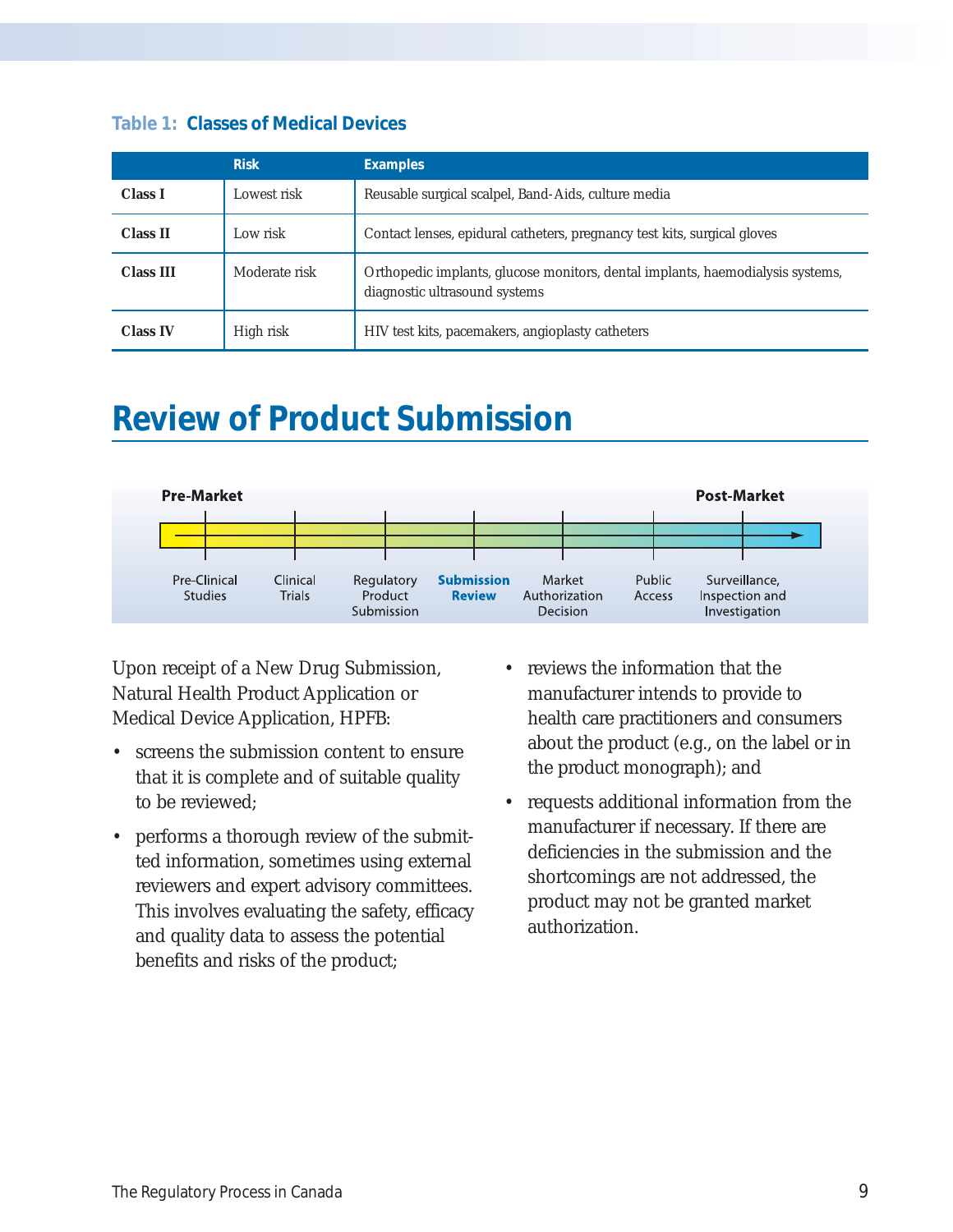## **Priority Review and Notice of Compliance with Conditions**

Priority review status may be granted to New Drug Submissions and Class III and IV medical device applications intended for the treatment, prevention or diagnosis of serious, life-threatening or severely debilitating illnesses or conditions where:

- no product is currently marketed in Canada; or
- the new product represents a significant increase in efficacy and/or significant decrease in risk such that the overall risk-benefit profile is better than that of existing therapies.

Submissions granted priority review status are subject to the same quality, safety and efficacy requirements as non-priority submissions, but are processed more quickly with shorter performance target times.

In certain circumstances, a Notice of Compliance with Conditions, may be granted to expedite access to potentially life-saving drugs (with the same eligibility criteria as priority review drugs) under the Notice of Compliance with Conditions (NOC/c) policy.

An NOC/c authorizes the manufacturer to market a drug on condition that the manufacturer undertake additional studies to confirm the clinical benefit. Conditions associated with approval allow HPFB to monitor the safety and effectiveness of the drug through enhanced post-market surveillance.

### **Target Review Times**

Different classes of therapeutic products have different target times for completion of reviews. For example, target review times are shorter overall for medical devices than they are for other therapeutic products. HPFB sets specific target times (measured in calendar days) for various steps in the review process for therapeutic products (see Table 2).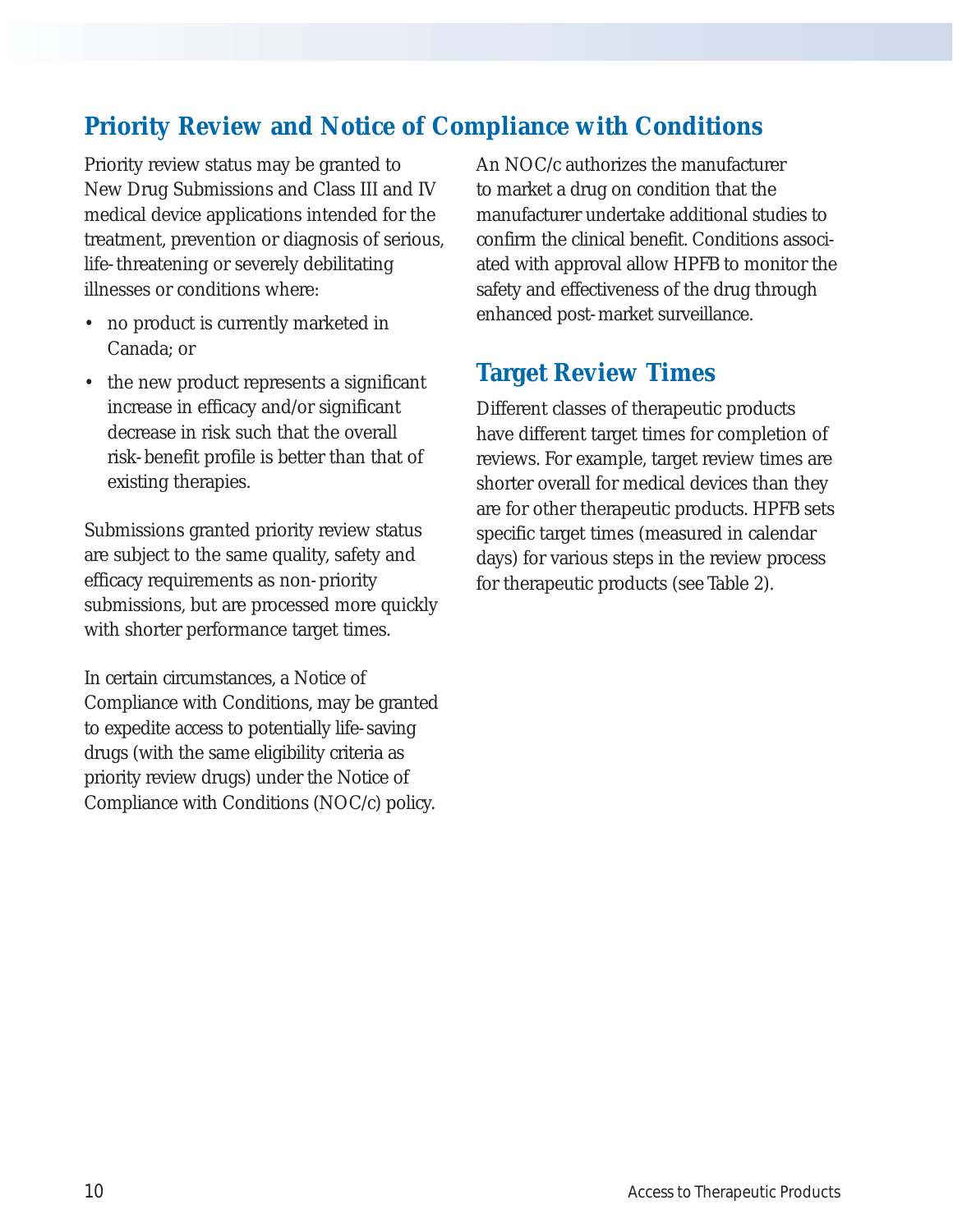| <b>New Drug Submission</b>                 |                      | <b>Target Times (calendar days)</b> |
|--------------------------------------------|----------------------|-------------------------------------|
| Processing                                 |                      | 10                                  |
| Priority:                                  | Screening<br>Review  | 25<br>180                           |
| Notice of Compliance with Conditions:      | Screening<br>Review  | 25<br>200                           |
| Standard:                                  | Screening<br>Review  | 45<br>300                           |
| Abbreviated New Drug Submission (Generic): | Screening<br>Review  | 45<br>180                           |
| <b>Medical Devices</b>                     |                      | <b>Target Times (calendar days)</b> |
| Class II:                                  | Screening and Review | 15                                  |
| Class III:                                 | Screening<br>Review  | 15<br>60                            |
| Class IV:                                  | Screening<br>Review  | 15<br>75                            |
| Priority (Class III and IV):               | Screening and Review | 45                                  |

### **Table 2: Performance Targets for First Decision Concerning Market Authorization\***

Information on performance is available at http://www.hc-sc.gc.ca/ahc-asc/pubs/hpfb-dgpsa/performance\_ rendement\_2004\_e.html

<sup>\*</sup> Performance targets for natural health products are under development.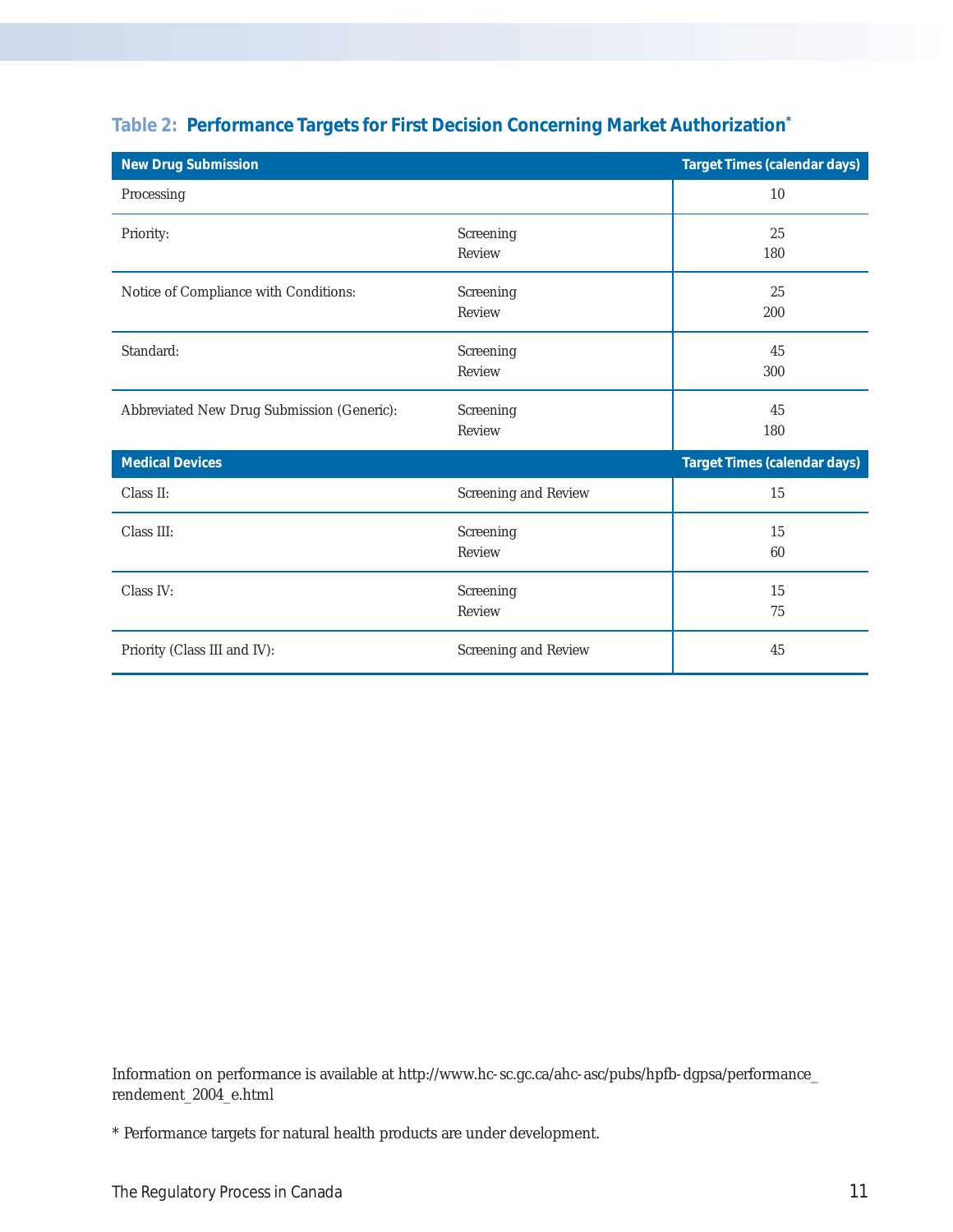Table 3 shows the number of therapeutic product submissions to HPFB in 2005.

| <b>Type</b>                                                     | <b>Description</b>                                                                                                            | <b>Number</b> |
|-----------------------------------------------------------------|-------------------------------------------------------------------------------------------------------------------------------|---------------|
| New Drug Submissions (NDS)                                      | New pharmaceuticals, radiopharmaceuticals,<br>biologics and genetic therapies for human use                                   | 63            |
| Abbreviated NDS (ANDS)                                          | Generic drugs                                                                                                                 | 139           |
| Supplemental NDS/ANDS                                           | New uses, new formulations                                                                                                    | 227           |
| Notifiable Changes                                              | Name change, licensing agreements mergers,<br>buy-outs                                                                        | 1.219         |
| Drug Identification Number Applications                         | Products that are not considered new drugs                                                                                    | 995           |
| <b>Clinical Trial Applications</b>                              | Scientific studies using test populations, designed to<br>test the safety, efficacy and quality of drugs on<br>human subjects | 1,982         |
| New Medical Device Licence Applications -<br>Class II           | Low-risk devices such as contact lenses, pregnancy<br>test kits, surgical gloves                                              | 2,598         |
| New Medical Device Licence Applications -<br>Class III          | Moderate-risk devices such as dental implants,<br>glucose monitors                                                            | 664           |
| New Medical Device Licence Applications -<br>Class IV           | High-risk devices such as HIV test kits, pacemakers                                                                           | 112           |
| Amendment Applications (Class II, III and IV)                   | Changes to a licensed medical device such as a<br>change in design, indications or additions/<br>deletions of identifiers     | 1,577         |
| <b>Faxback Amendment Applications</b><br>(Class II, III and IV) | Device name change, manufacturer name or address<br>changes or non-significant additions/deletions to<br>device identifiers   | 5,895         |
| <b>Investigational Testing Applications</b>                     | Clinical trials using medical devices on human<br>subjects                                                                    | 131           |

### **Table 3: Number of Therapeutic Product Submissions to HPFB (2005)**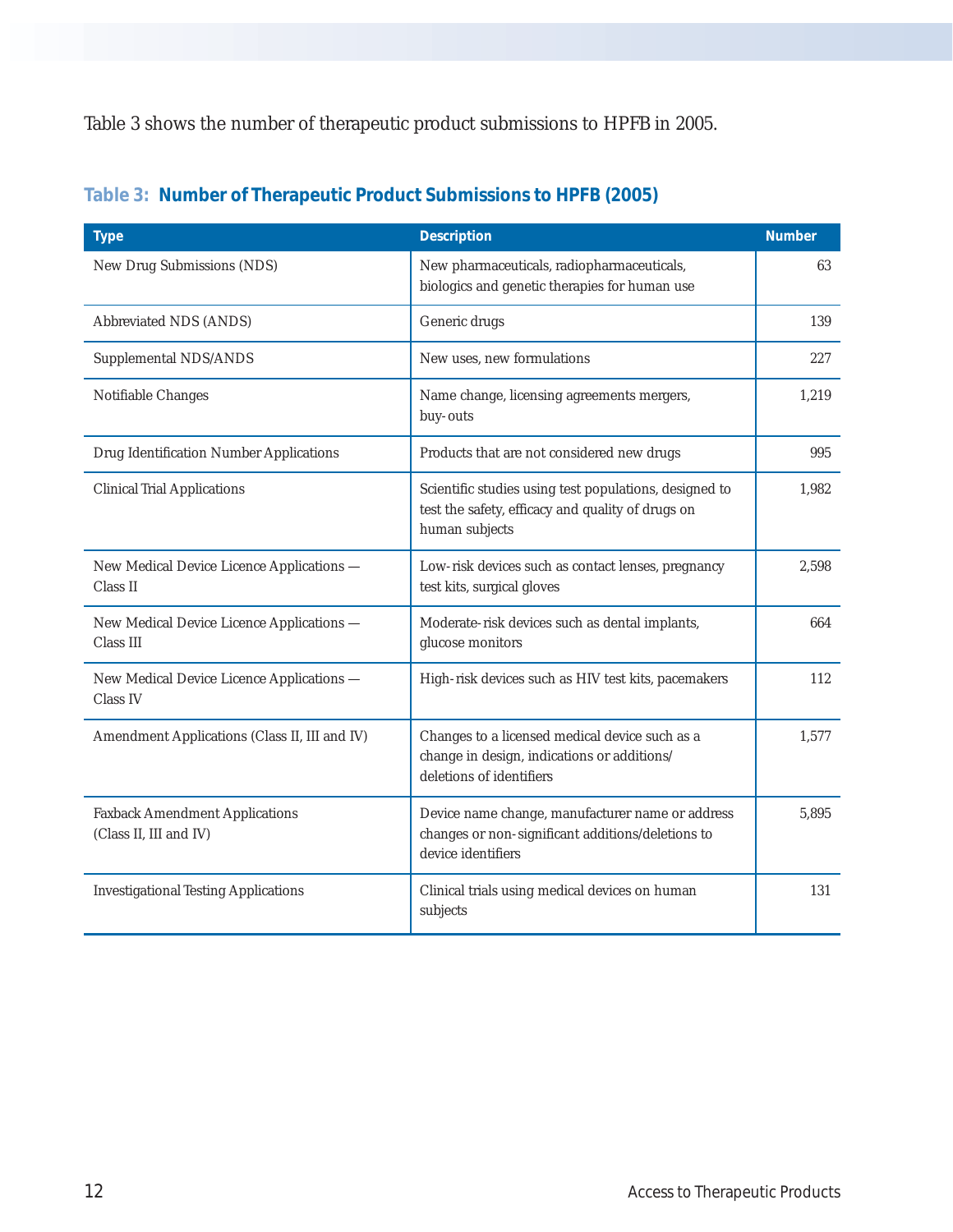## **Market Authorization Decision**



## **Drug Submissions**

If, at the completion of a new drug review, HPFB concludes that the benefits outweigh the risks and that the risks can be mitigated and/or managed, the product is issued a letter known as a Notice of Compliance (NOC) and a Drug Identification Number (DIN), as required in the *Food and Drugs Act* and Regulations. This allows the manufacturer to sell the product in Canada.

If, upon completing its review, HPFB finds that the submission fails to comply with the requirements set out in the *Food and Drugs Act* and Regulations, it will issue a Notice of Non-Compliance (NON). This notice outlines HPFB's concerns and generally requests additional information. The manufacturer must respond by a specified date.

The *Patented Medicines (Notice of Compliance) Regulations* provide a link between the *Patent Act* and the regulatory review process under the *Food and Drugs Act* and Regulations. The objective of these regulations is to encourage investment in drug research and development by preventing competitors from infringing the patent rights of brand-name drug manufacturers while still allowing generic drugs to enter the market as soon as the patent expires.

## **Natural Health Product Applications**

Natural health products are issued a product licence if the application is determined to meet regulatory requirements. Each natural health product approved to be marketed is assigned a Natural Product Number (NPN) or Homeopathic Medicine Number (DIN-HM).

## **Medical Device Applications**

Upon completion of the review of a Class III or IV medical device, HPFB may issue a Medical Device Licence allowing the manufacturer to sell the device in Canada. HPFB may also issue a Medical Device Licence with Conditions when there is reasonable assurance that the device is safe and effective but supplemental information is required to support this conclusion. The applicant must provide the requisite information by a prescribed date.

## **Identification Numbers**

With the exception of radiopharmaceuticals, blood and blood products, all drugs marketed in Canada must have a Drug Identification Number (DIN). The DIN is an eight-digit number located on the label of prescription and non-prescription drug products that have been authorized for sale in Canada.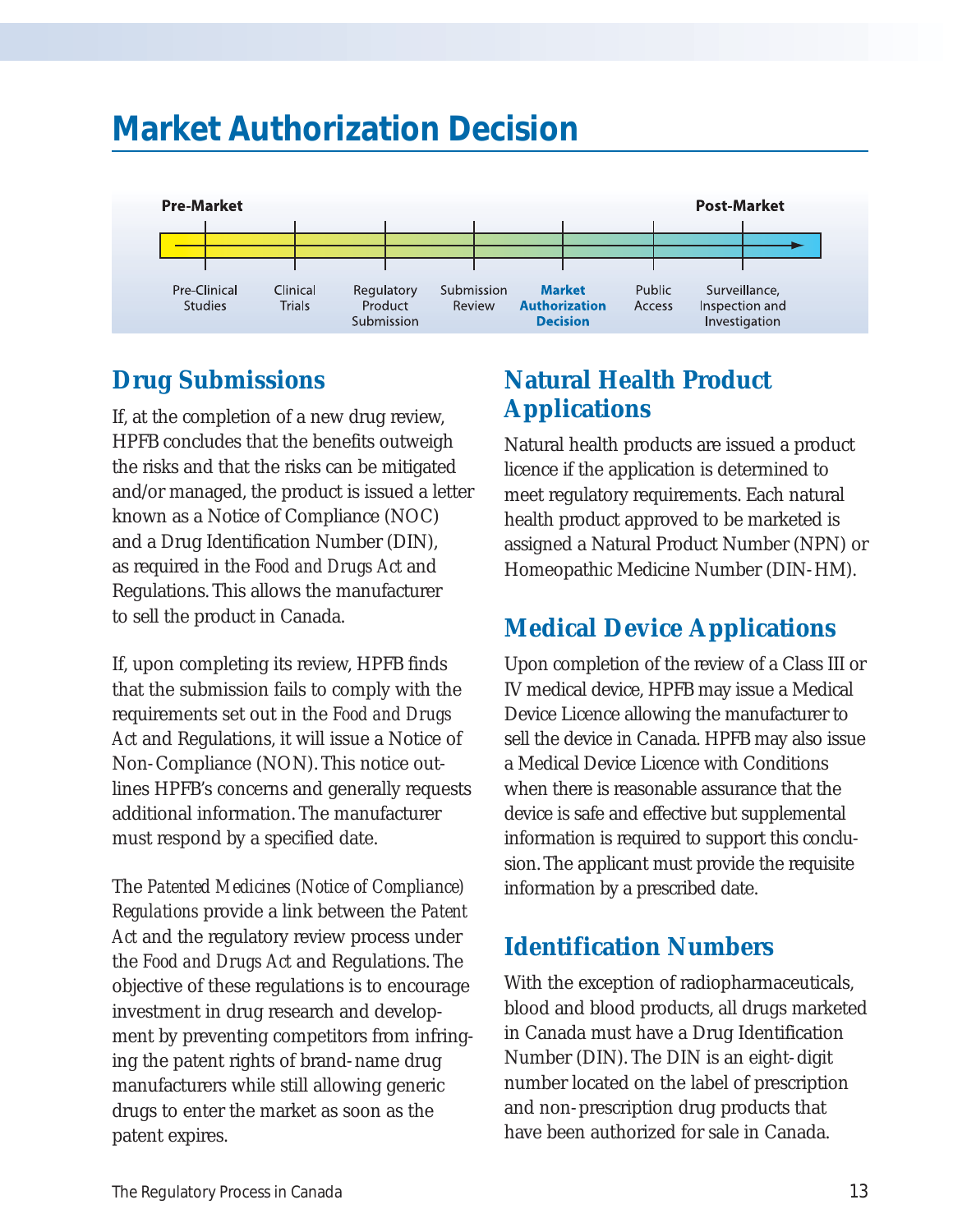A similar identification system is used for Class II, III and IV medical devices (Device Identifiers). Natural health products are assigned an eight-digit Natural Product Number (NPN) or Homeopathic Medicine Number (DIN-HM).

These numbers make it easier to identify, follow, recall, inspect and monitor therapeutic products marketed in Canada.

## **Appeal Procedure**

A manufacturer may appeal a decision made by HPFB on a submission. An appeal allows both parties to formally discuss issues related to the decision. The parties may clarify and justify their positions using the information available when the decision was made.

## **Special Access Programme**

HPFB's Special Access Programme (SAP) allows health care professionals to gain limited access to drugs, natural health products and medical devices that have not been authorized for sale in Canada.

Special access can be requested for emergency use or if conventional therapies have failed, are unsuitable or are unavailable to treat a patient. The SAP can also respond to specific health crises, such as an outbreak of a communicable disease.

The SAP is not intended to be a mechanism to promote or encourage the early use of therapeutic products where the degree of risk and efficacy may not be known or to circumvent

the regular therapeutic product review process, but rather to provide compassionate access to therapeutic products on a case-by-case basis.

## **Establishment Licensing for Drugs and Natural Health Products**

The purpose of Establishment Licensing is to ensure that manufacturers comply with Good Manufacturing Practices (GMP) or equivalent standards for drugs and natural health products. All establishments engaged in fabrication, packaging or labelling, importation, distribution, wholesale, or operation of a testing laboratory are required to hold an establishment licence unless expressly exempted under the *Food and Drugs Act* and Regulations. The HPFB regularly inspects establishments to verify whether they are in compliance with GMP. Importers must demonstrate that the products they import originate from sites that comply with GMP.

**Good Manufacturing Practices (GMP)** GMP include standards to ensure that drugs are produced and controlled consistently. Key elements of this international standard include:

- qualified and trained personnel;
- adequate premises and space;
- suitable equipment and services;
- correct materials, containers and labels;
- approved procedures and instructions;
- adequate testing; and
- suitable storage and transport.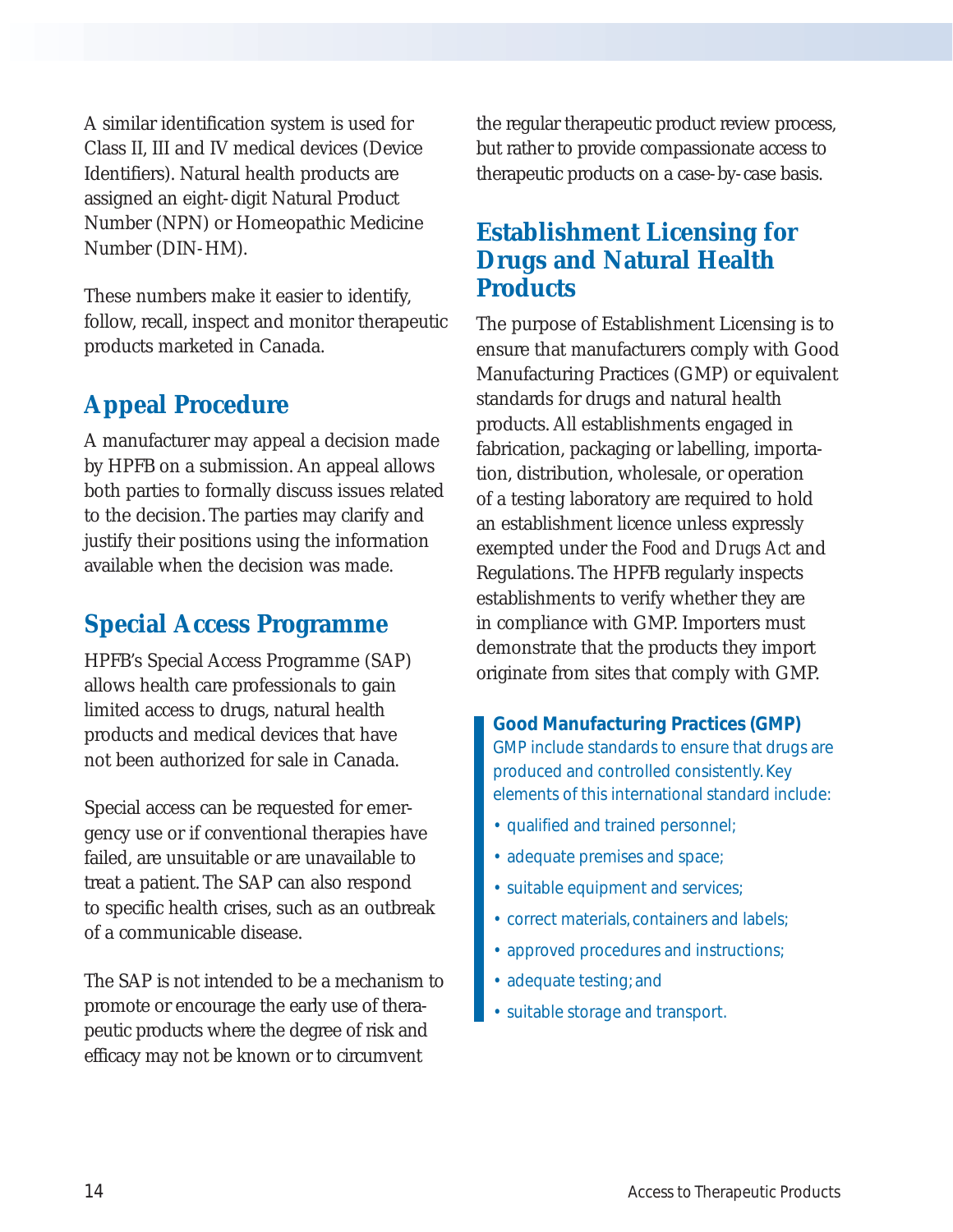## **Medical Device Establishment Licensing**

The Medical Device Establishment Licensing requirements in the *Medical Devices Regulations* ensure that HPFB is made aware of establishments that are importing or selling and manufacturing medical devices. Some exceptions apply. Establishments must meet regulatory requirements related to:

- distribution records:
- complaint handling;
- recalls:
- mandatory problem reporting; and
- having documented procedures in place for handling, storage, delivery, installation, corrective action and servicing of any Class II, III or IV devices they import or distribute.

# **Public Access**



## **Labelling**

Once a therapeutic product is approved for the Canadian market, it must be packaged and distributed with information that will help consumers make an informed choice about its use. Labels serve this purpose, as does any literature that accompanies or belongs to the therapeutic product. This includes the product monograph, the label on the product package and the label on the product container.

Since October 2004, the specifications for drug product monographs have changed. These monographs must now include a new consumer information section clearly

explaining what the medication is for, how to use it and what the potential side effects are. There is also a new section intended to give health care professionals the information they need to counsel patients.

A compendium of natural health product ingredient monographs is available on Health Canada's Web site. It is used as a tool for the timely and efficient preparation of natural health product applications by manufacturers as well as timely and efficient evaluation by HPFB of the safety and efficacy of many commonly used medicinal ingredients that make up natural health products.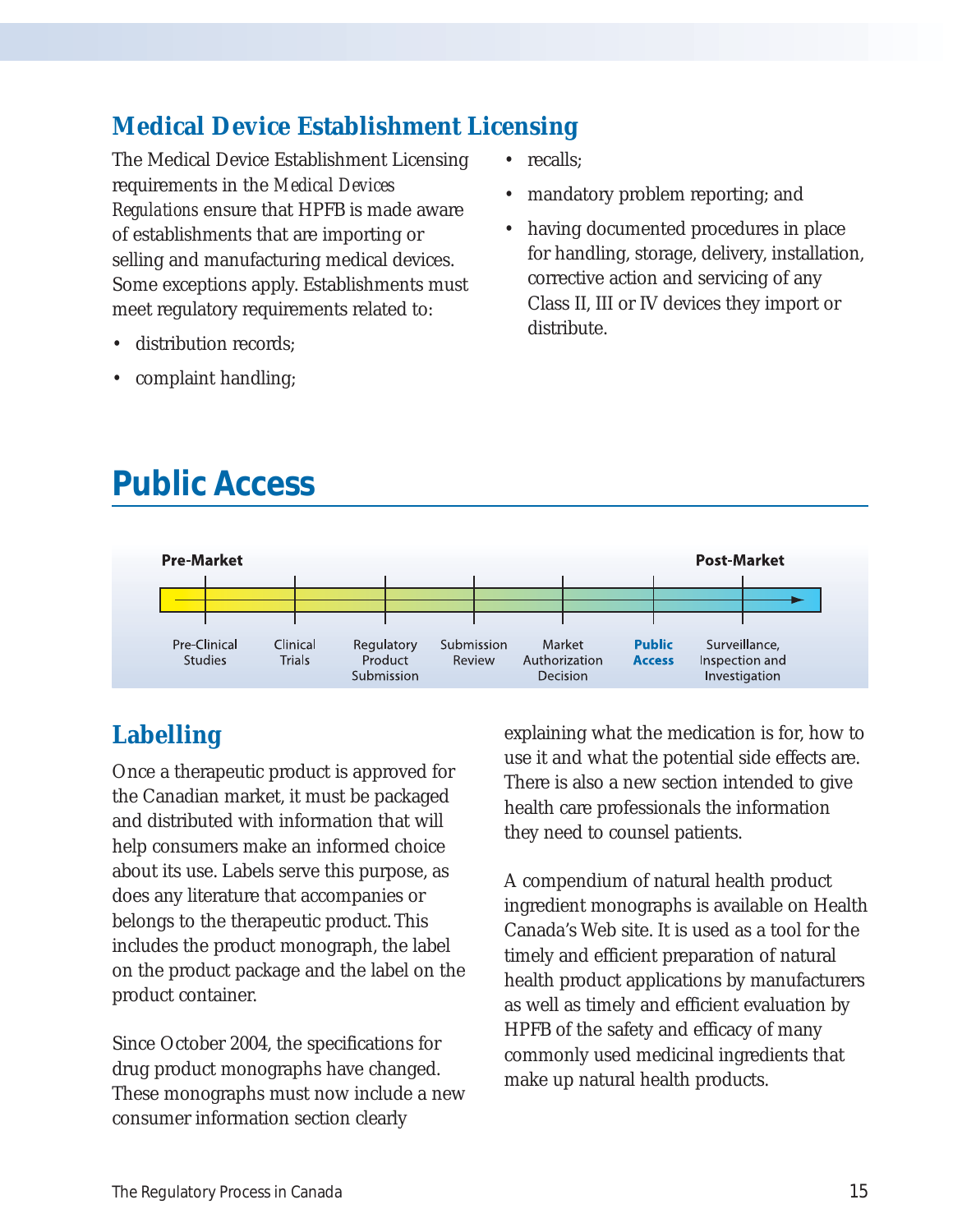Medical devices also have a label that must include such information as the name of the device, the name and address of the manufacturer, and the product expiry date.

## **Summary Basis of Decision**

To increase the transparency of the drug and medical device review process and provide people with ample information on the risks and benefits of authorized products, Health Canada issues a Summary Basis of Decision (SBD) for every new therapeutic product it authorizes. The intent is to help people make informed choices.

The SBD is a document that outlines in technical language the risk-benefit analysis and scientific considerations that have factored into HPFB's decision to grant market authorization for a drug or medical device. The document, published on Health Canada's Web site, includes regulatory, quality, efficacy and safety information.

## **Public Databases on Authorized Therapeutic Products**

### **(1) Patent Register**

The Patent Register provides an alphabetical listing of drug products and associated patents, patent expiry dates and other related information.

[http://www.hc-sc.gc.ca/hpfb-dgpsa/ tpd-dpt/index\_drugs\_patent\_e.html]

### **(2) Notice of Compliance Database**

The Notice of Compliance (NOC) database provides searchable information on drugs that have been authorized for use in Canada. Information in the database includes brand name, DIN, manufacturer, medicinal ingredient(s), submission class, therapeutic class, product type and NOC date. [http://www.hc-sc.gc.ca/hpfb-dgpsa/ tpd-dpt/index\_drugs\_noc\_e.html]

#### **(3) Medical Devices Active Licence Listing Database**

The Medical Devices Active Licence Listing (MDALL) database provides product information for all licensed Class II, III and IV medical devices offered for sale in Canada. Information available in the database includes company name, company identification, licence name, licence number, device name, device identifier, device class, issue date and revision date.

[http://www.hc-sc.gc.ca/dhp-mps/md-im/ licen/mdlic\_e.html]

### **(4) Drug Product Database**

The Drug Product Database (DPD) provides product-specific information on human and veterinary drug and disinfectant products that are commercially available in Canada. The DPD contains approximately 25,000 marketed products, including brand name, DIN, company, active ingredient(s), route of administration, pharmaceutical form, package sizes, therapeutic classification, pharmaceutical standard and veterinary species. [http://www.hc-sc.gc.ca/dhp-mps/ prodpharma/databasdon/index\_e.html]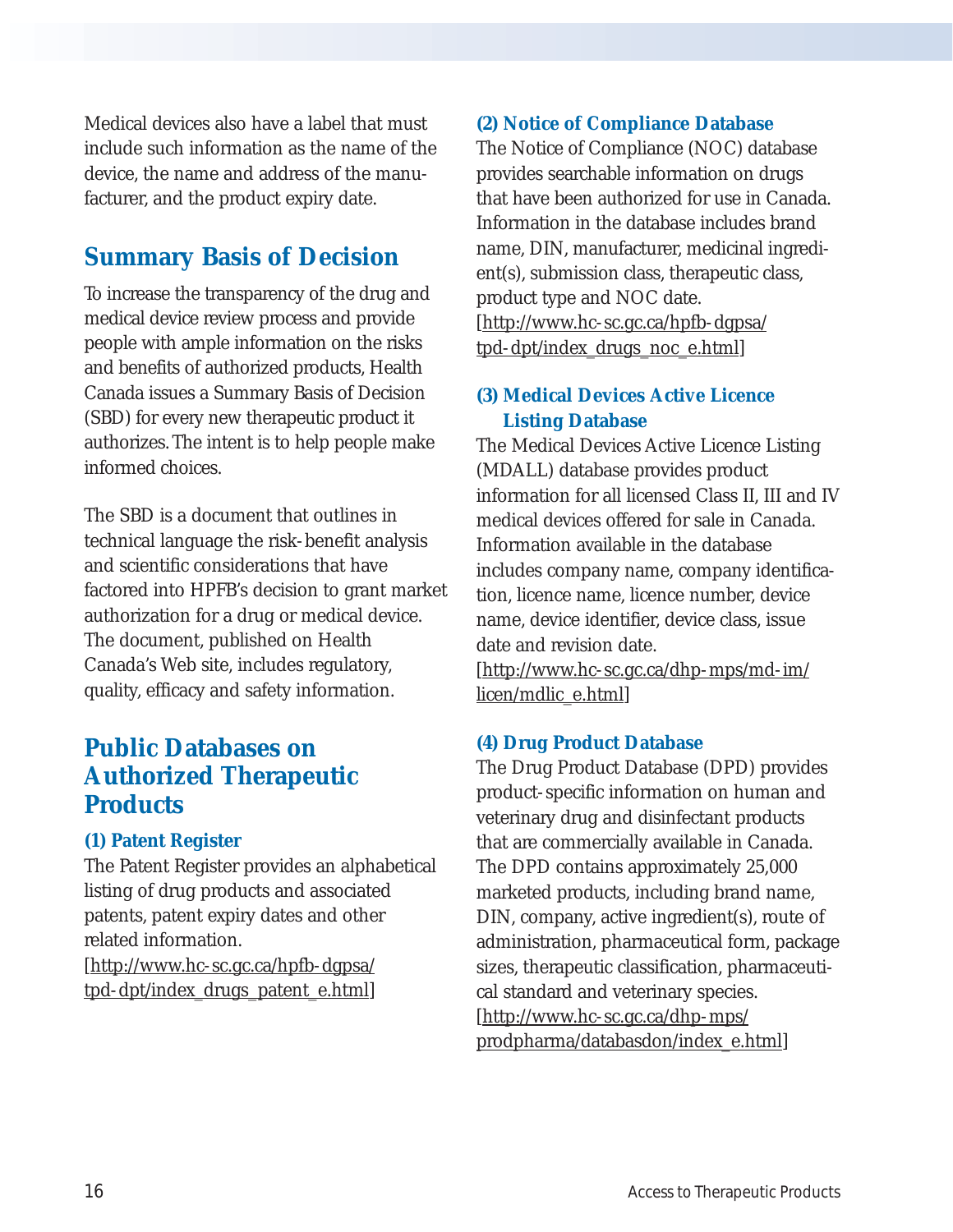## **Price Review — The Patented Medicine Prices Review Board**

The Patented Medicine Prices Review Board (PMPRB) is an independent quasi-judicial administrative agency created in 1987 under the *Patent Act*. Its mandate is two-fold:

- Regulatory: to ensure that the manufacturers' (ex-factory) prices of patented medicines sold in Canada are not excessive. The PMPRB reviews the price at which a drug product is sold by the manufacturer to all purchasers, including wholesalers, pharmacies, hospitals and others.
- Reporting: reports annually to Parliament through the Minister of Health on drug price trends of all medicines; on cost drivers and drug utilization for public drug plans; and on the research and development performance of pharmaceutical patent-holding manufacturers.

The PMPRB is responsible for regulating the price charged by patentees for prescription and non-prescription patented drugs sold in Canada to wholesalers, hospitals or pharmacies for human and veterinary use to ensure that they are not excessive. The PMPRB regulates the price of each patented drug product, including the price for each strength of each dosage form of each patented medicine sold in Canada.

Under the Patented Medicines Regulations, patentees are required to file price and sales information twice a year for each strength of each dosage form of each patented medicine sold in Canada for price regulation purposes. Patentees are also required to file research and development expenditures once a year

### **Progress on the National Pharmaceutical Strategy – NPS**

In October 2005, as part of the NPS, First Ministers gave the PMPRB responsibility to monitor and report on the prices of nonpatented (prescription) drugs. For more information, go to http://www.scics.gc.ca/ cinfo05/830866004\_e.html

for reporting purposes. Manufacturers must inform the PMPRB of their intention to sell a new patented medicine but are not required to obtain approval of the price before they do so.

Patentees are required to comply with the *Patent Act* to ensure that prices of patented medicines sold in Canada are not excessive. In the event that the Board finds, after a public hearing, that a price is excessive in any market, it may order the patentee to reduce the price and take measures to offset any excess revenues it may have received.

## **Provincial and Territorial Governments**

While Health Canada, through HPFB, is responsible for regulating the manufacturing, sale and import of therapeutic products, health care is a responsibility shared with provincial and territorial partners.

The provincial and territorial governments are responsible for:

- managing and delivering health care services;
- planning and evaluating the provision of hospital care, physician care and allied health care services;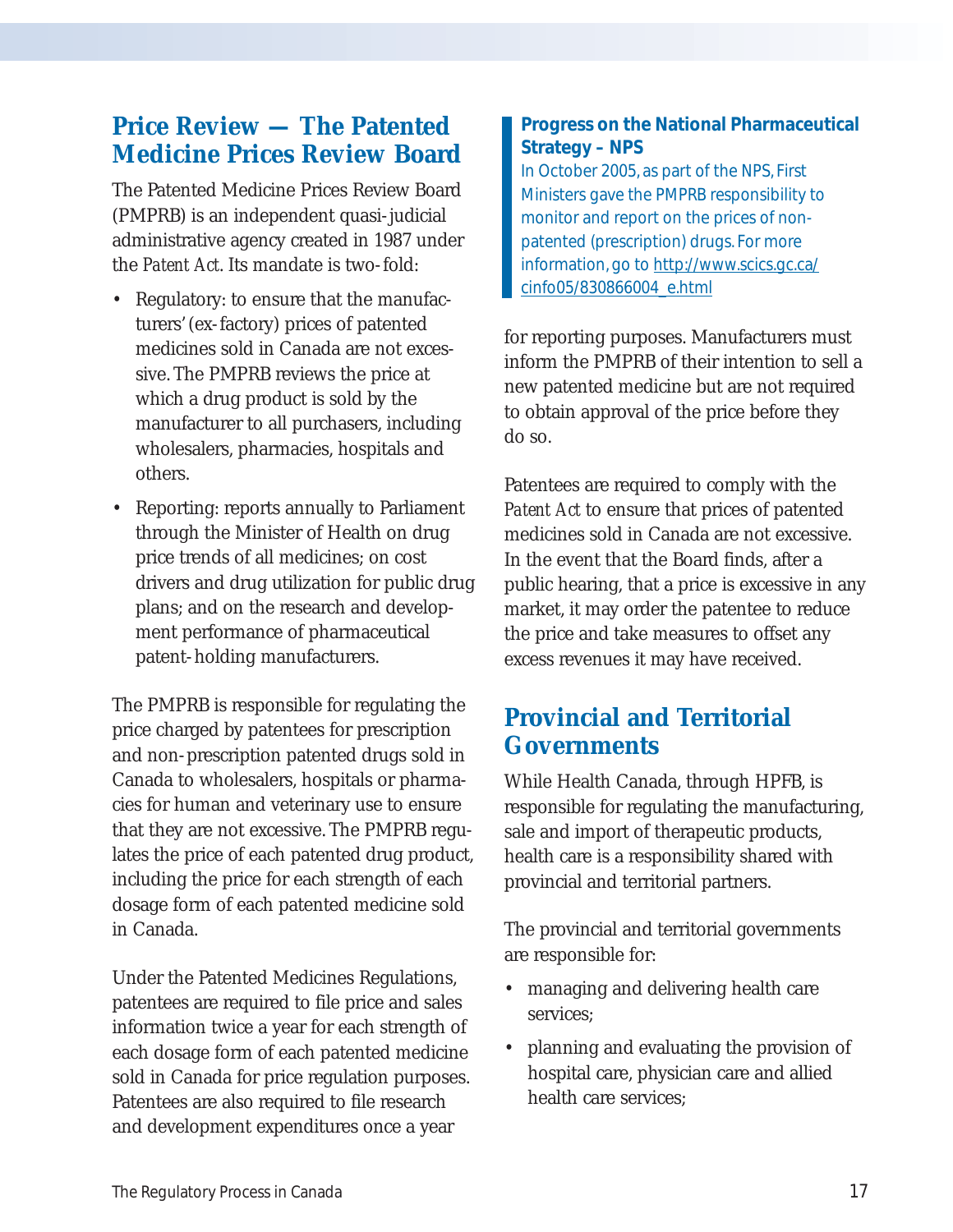- providing public drug benefit plans to certain segments of their population — all provinces and territories provide coverage to seniors and those receiving social assistance;
- managing drug formularies (a list of drugs for which public reimbursement from government drug plans is available) — in some cases, drugs have a restricted status limiting coverage to particular types of patients or situations; and
- the practice of medicine/pharmacy and the regulation of health professionals.

Review of drugs and medical devices at the provincial level includes:

- assessing whether a brand-name drug and its generic competitor are interchangeable. If products are deemed to be interchangeable, provincial reimbursement is typically limited to the price of the lower-cost generic;
- reviewing the therapeutic value and costeffectiveness of new drugs and medical devices on behalf of most federal, provincial and territorial drug plans by the Canadian Coordinating Office for Health Technology Assessment (see below); and
- prior to including a drug or medical device in a formulary and thereby making it eligible for coverage, provinces typically assess how such a decision will affect the public purse.

The federal government oversees drug benefit programs for the following client groups:

- First Nations and Inuit;
- veterans:
- Canadian Forces members;
- members of the Royal Canadian Mounted Police;
- certain designated classes of migrants; and
- inmates of federal penitentiaries and some former inmates on parole.

### **Canadian Agency for Drugs and Technologies in Health (CADTH)**

Since 1989, CADTH (formerly known as the Canadian Coordinating Office for Health Technology Assessment) has provided Canadian health care decision makers with unbiased, reliable information about health technologies, focusing on evaluations of clinical effectiveness and cost-effectiveness. As Canada's health technology agency, the goal of CADTH is to increase access to and use of evidence as a basis for informed decisions about technology use in Canada's publicly funded health care system.

The Common Drug Review (CDR) began in the fall of 2003. CDR involves a single process to assess new drugs for potential coverage by participating federal, provincial and territorial drug benefit plans. CADTH develops evidence-based clinical and pharmaco-economic reviews to assess a drug's cost-effectivness.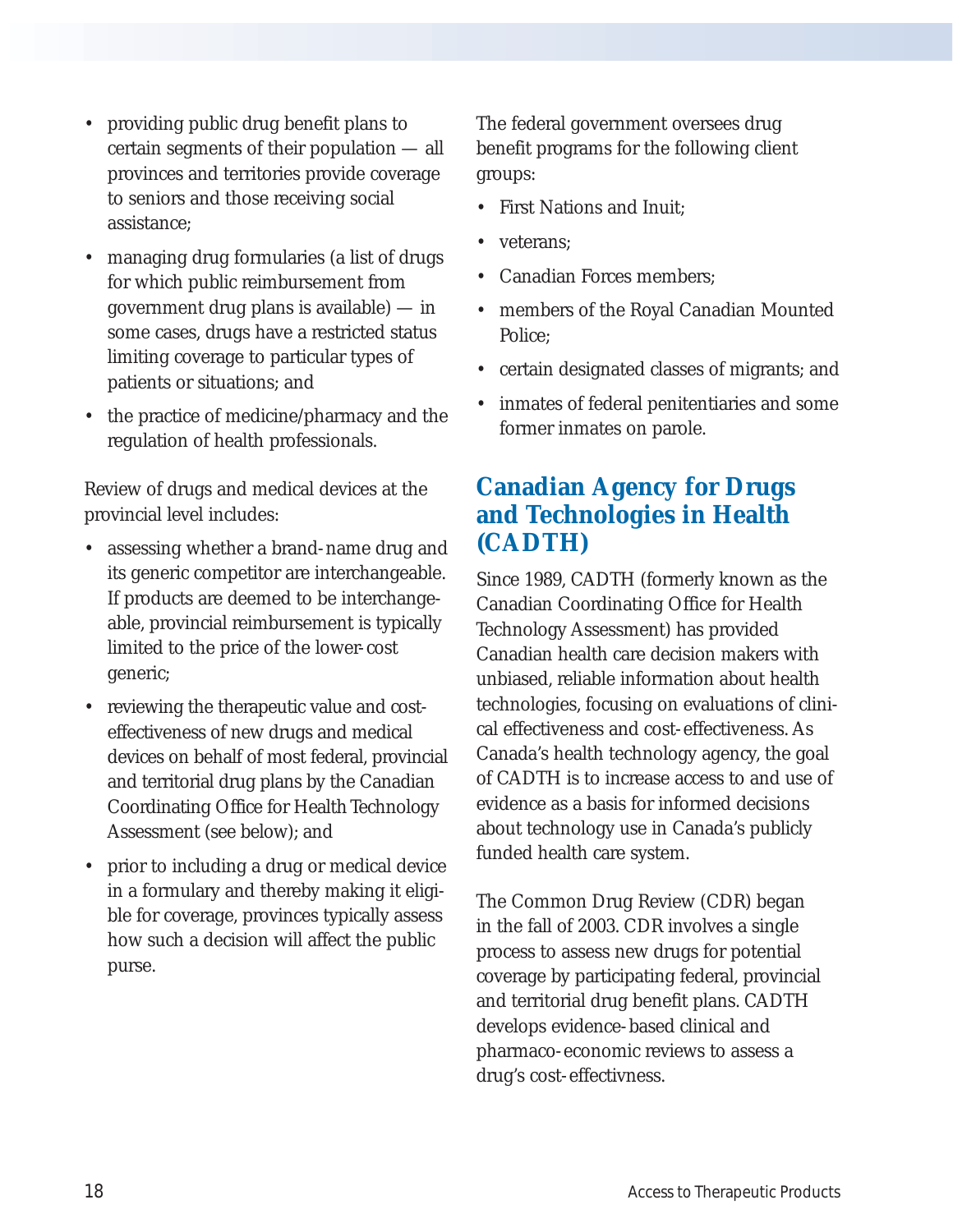These reviews are used by the Canadian Expert Drug Advisory Committee, an independent advisory body of professionals in drug therapy and evaluation, as the basis for its recommendations on what drugs to include in the formularies of the participating drug plans. Federal, provincial and territorial governments (with the exception of Quebec) examine the CDR recommendations but retain the final say over which drugs to include in their respective formularies.

In 2004, CADTH expanded once again by adding the Canadian Optimal Medication and Prescribing Utilization Service (COMPUS). COMPUS is the Canadian centre for nationally coordinated information and education on best practices in drug

#### **Expanding the Scope of the CDR**

As part of the NPS, in October 2005, First Ministers directed the CDR to expand its scope to include recommendations for reimbursement to all drugs and to work towards a common national formulary, which is expected to lead to more consistent access to drugs across Canada. For more information, go to http://www.scics.gc.ca/cinfo05/830866004\_e.html

prescribing and use. Three prescribing areas have been identified as priorities: (1) protonpump inhibitors (used for the treatment of gastrointestinal problems); (2) diabetes management; and (3) anti-hypertensives (used for the treatment of high blood pressure).

## **Post-Market Activities**



Regulation of therapeutic products in Canada continues even after the product has reached the marketplace.

### **Surveillance and Inspection**

Under the *Food and Drugs Act*, manufacturers are responsible for monitoring the safety of their products. Manufacturers are required to report any new information they receive

concerning serious side effects (adverse reactions), including any failure of the product to produce the desired effect.3

There is a prescribed format and timeline for reporting adverse reactions to HPFB (see below). Manufacturers must also notify HPFB about any studies they have that provide new safety information.

<sup>3</sup> Reporting requirements for lack of efficacy apply to "New Drugs"as defined in Division 8 of the *Food and Drugs Act*.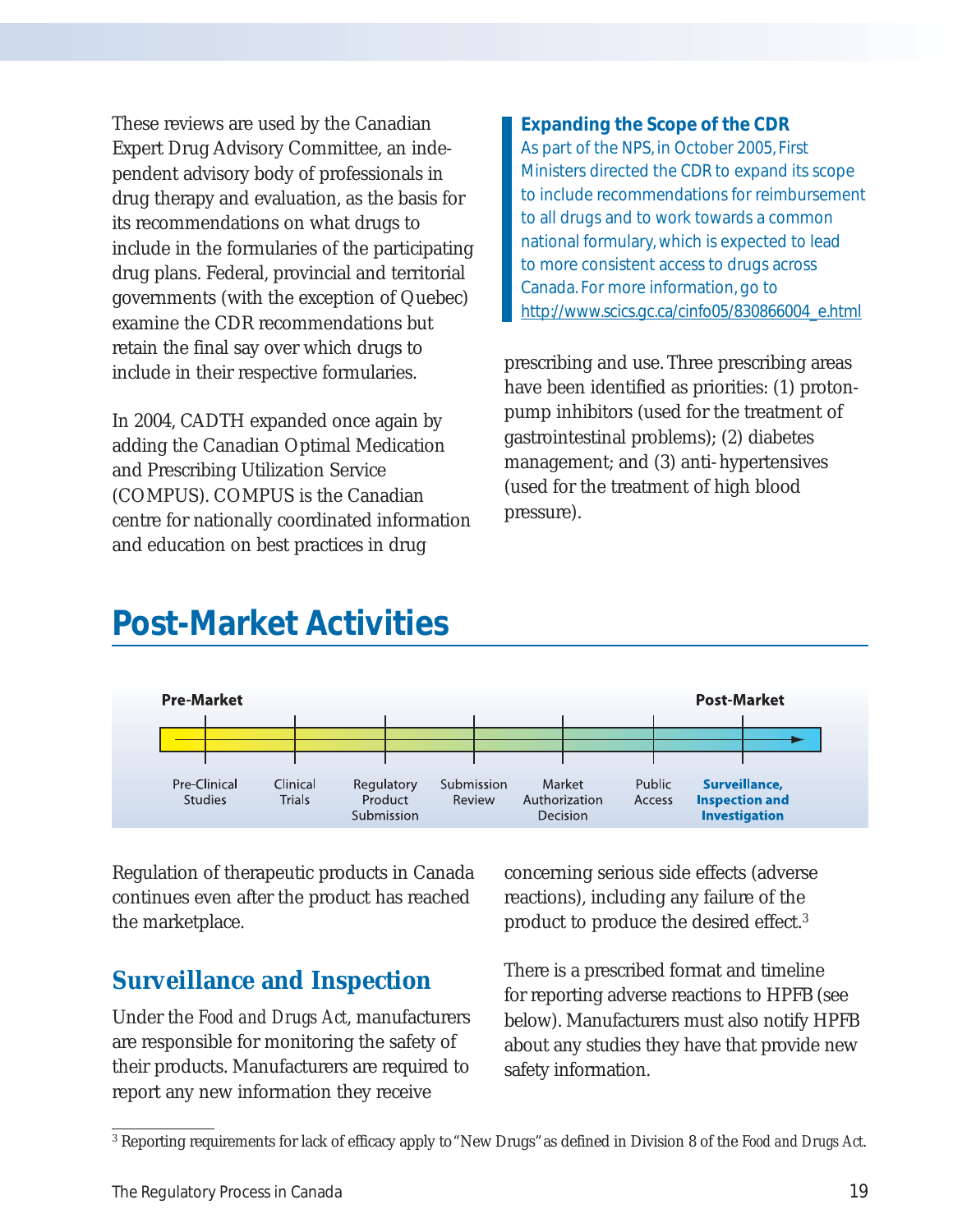HPFB also inspects manufacturing plants and other sites where activities involving products covered under the *Food and Drugs Act* are conducted to verify compliance with regulatory requirements. Imported therapeutic products must meet the same standards as those manufactured domestically before they can be made available in Canada. Activities include inspection of specific incoming shipments and close cooperation with the Canada Border Services Agency.

### **Adverse Reaction Reporting**

All therapeutic products have potential benefits and potential risks. Before a product goes to market, what we know about its safety and efficacy is limited. Relatively few patients participate in clinical trials compared with the number of users required to detect uncommon adverse reactions. What's more, clinical trial participants are a select and homogeneous group that meets specific criteria. Clinical trials are therefore not necessarily representative of the real world and the real degree of risk to users is not always discovered in pre-market studies. It is therefore necessary to continue monitoring the safety and effectiveness of therapeutic products even after they reach the marketplace if we are to fully understand their health benefits and the potential risks associated with their use. This "post-market" surveillance and assessment contributes new

and up-to-date information that can only be realistically acquired after a product is widely used under real life conditions.

### **Adverse Reaction Reports**

An Adverse Reaction Report contains information about the affected patient, the suspected association between the therapeutic product and the adverse reaction, and the treatment and final outcomes of the product use. The identities of both the patient and the person reporting are kept confidential by HPFB.

Patients, health professionals, manufacturers and health product regulatory authorities work together to monitor adverse reactions and medical device incidents. The most common source of information about adverse reactions is voluntary reporting by health professionals and consumers (see Table 4).

To facilitate such reporting, HPFB has toll-free telephone and facsimile numbers. Adverse reaction reports are collected in seven regional Adverse Reaction Centres and a National Adverse Reaction Centre. Regional centres undertake an initial review of the information, which is then sent to the national centre to be analysed and disseminated.

| Year                                    | 1999   | 2000   | 2001    | 2002    | 2003    | 2004    |
|-----------------------------------------|--------|--------|---------|---------|---------|---------|
| Number of Domestic ADR Reports Received | 5688   | 7 361  | 7 3 8 9 | 8 5 6 6 | 9 2 0 9 | 10 238  |
| Number of Foreign ADR Reports Received  | 41 243 | 53 004 | 81 057  | 106 654 | 136 961 | 138 609 |

#### **Table 4: Number of Adverse Drug Reaction (ADR) Reports Received Annually by HPFB**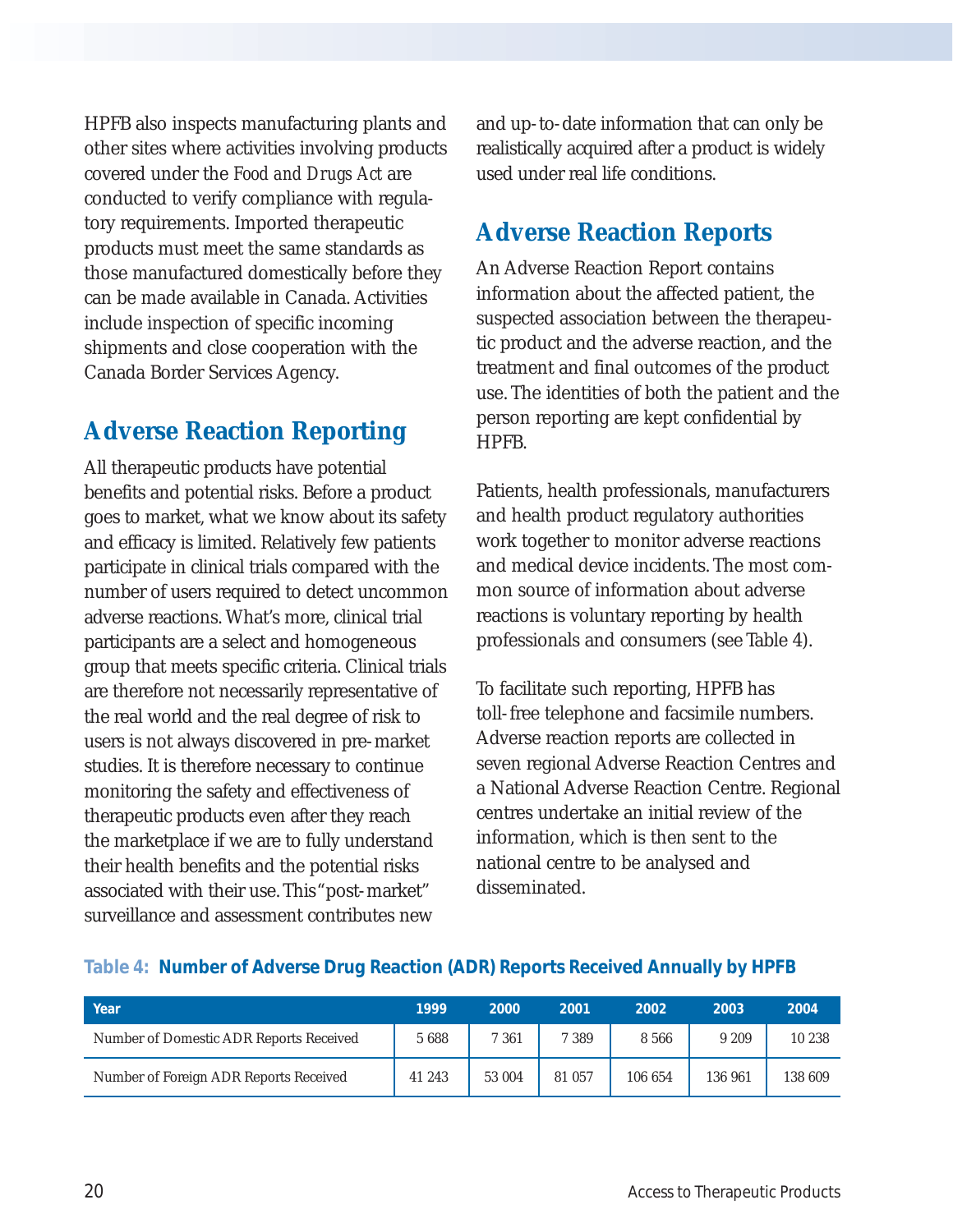## **Medical Device Incident Reports**

Manufacturer reports are the most common source of information on medical device incidents. Both mandatory and voluntary incident reports for medical devices are made to HPFB (see Table 5). A mandatory problem report is required for any incident involving a medical device sold in Canada when the incident:

- takes place in Canada or abroad;
- relates to a failure of the device or a deterioration in its effectiveness, or any inadequacy in its labelling or in its directions for use; and
- results in a patient's death or in a serious deterioration in the health of a patient, user or other person, or could do so if the incident were to recur.

Mandatory reporting is intended to reduce the recurrence of adverse incidents related to defective medical devices and to provide HPFB with information to effectively investigate such incidents and manage the risk posed by problematic devices.

## **Getting the Word Out on Adverse Reactions**

In deciding whether to communicate product health risk information to health care providers and the public, HPFB considers the strength of the available evidence, the immediacy of the risk and how a product is used. Such decisions are made on a caseby-case basis.

The Canadian Adverse Reaction Newsletter, a quarterly publication, alerts health professionals to potential health concerns based on the review of drug-related case reports submitted to HPFB. The newsletter is an effective and timely way of disseminating information on suspected adverse reactions before comprehensive risk-benefit evaluations and regulatory decisions are undertaken.

The newsletter and advisories are distributed as an attachment to the Canadian Medical Association Journal. This ensures distribution to the Canadian Medical Association's 64,000 members. The newsletter is also available to health care professionals, pharmacists and the public on HPFB's Web site. HPFB maintains an electronic mailing list to provide immediate notice of publication of the newsletter or issuance of an advisory.

#### **Table 5: Number of Medical Device Incident Reports Received Annually\* by HPFB**

| Year                                   | 1998 | 1999 | 2000  | 2001 | 2002 | 2003 | 2004 |
|----------------------------------------|------|------|-------|------|------|------|------|
| Number of Incident Reports<br>Received | 290  | 670  | . 147 | 318  | 046  | 150  | 964  |

\* This table includes both voluntary and mandatory reports. Mandatory problem reporting requirements came into effect in July 1998.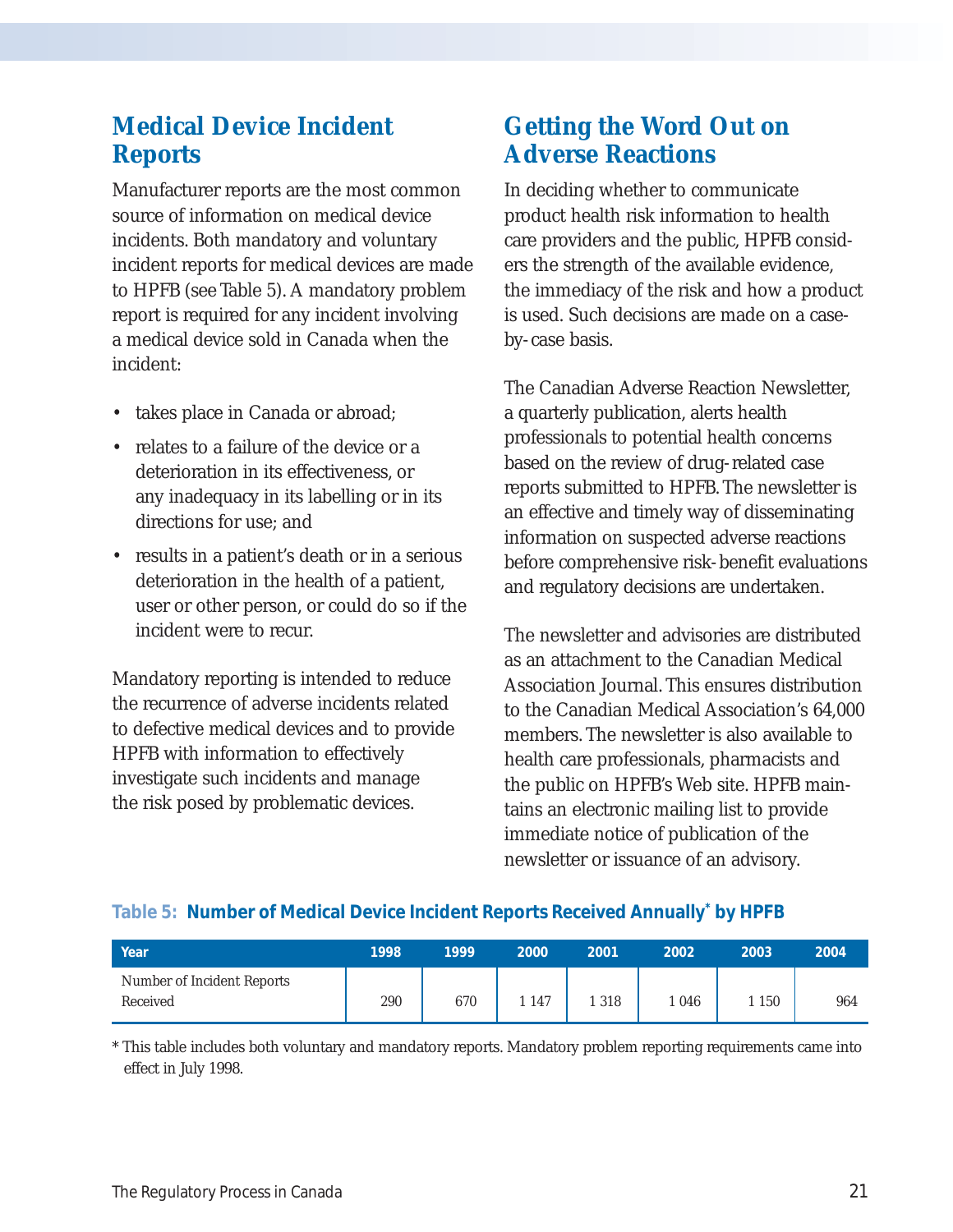For all therapeutic products, Health Professional Communications and Public Advisories are posted on Health Canada's *MedEffect* Web site to alert consumers to new safety information. In addition, a plain language bulletin, *It's Your Health* and fact sheets are regularly published by Health Canada to draw attention to common adverse reactions or other safety concerns that may be prevented by such measures as attention to diet or through changes in behaviour.

## **Compliance Verifications and Investigations**

When HPFB responds to national and international complaints and problems related to therapeutic products, results can range from minor modifications to major redesigns or recalls. There can be changes to packaging, labelling and manufacturing. HPFB also monitors recalls of therapeutic products by foreign or domestic manufacturers in Canada. When HPFB receives a complaint, the information is reviewed to determine whether corrective action is

necessary. It is the responsibility of the company to determine what corrective action is needed and to take the necessary steps to ensure compliance. HPFB monitors the actions taken until it has verified that the company is in full compliance.

Compliance verifications may involve such matters as:

- labelling and advertising violations;
- product contamination;
- tampering allegations;
- product ineffectiveness (in the case of drugs and medical devices) and product failure (in the case of medical devices);
- sale of regulated therapeutic products without authorization by HPFB; and
- counterfeit drugs or fraudulent products.

Investigations are supported by chemical, physical and microbiological laboratory analytical services.

# **User Fees**

HPFB levies three types of user fees relating to therapeutic product regulatory activities: i) a fee to evaluate the documentation submitted by a manufacturer to demonstrate the safety, efficacy and quality of a product; ii) fees for maintaining the right to market a product; and iii) a fee for an establishment licence that certifies the type of operations and category of products that the establishment is authorized to handle.

## **Exemptions from Fees**

Currently, user fees are not levied for clinical trial applications or HPFB's Special Access Programme. Fee reductions may be granted where charging the full fee would result in economic hardship to the manufacturer.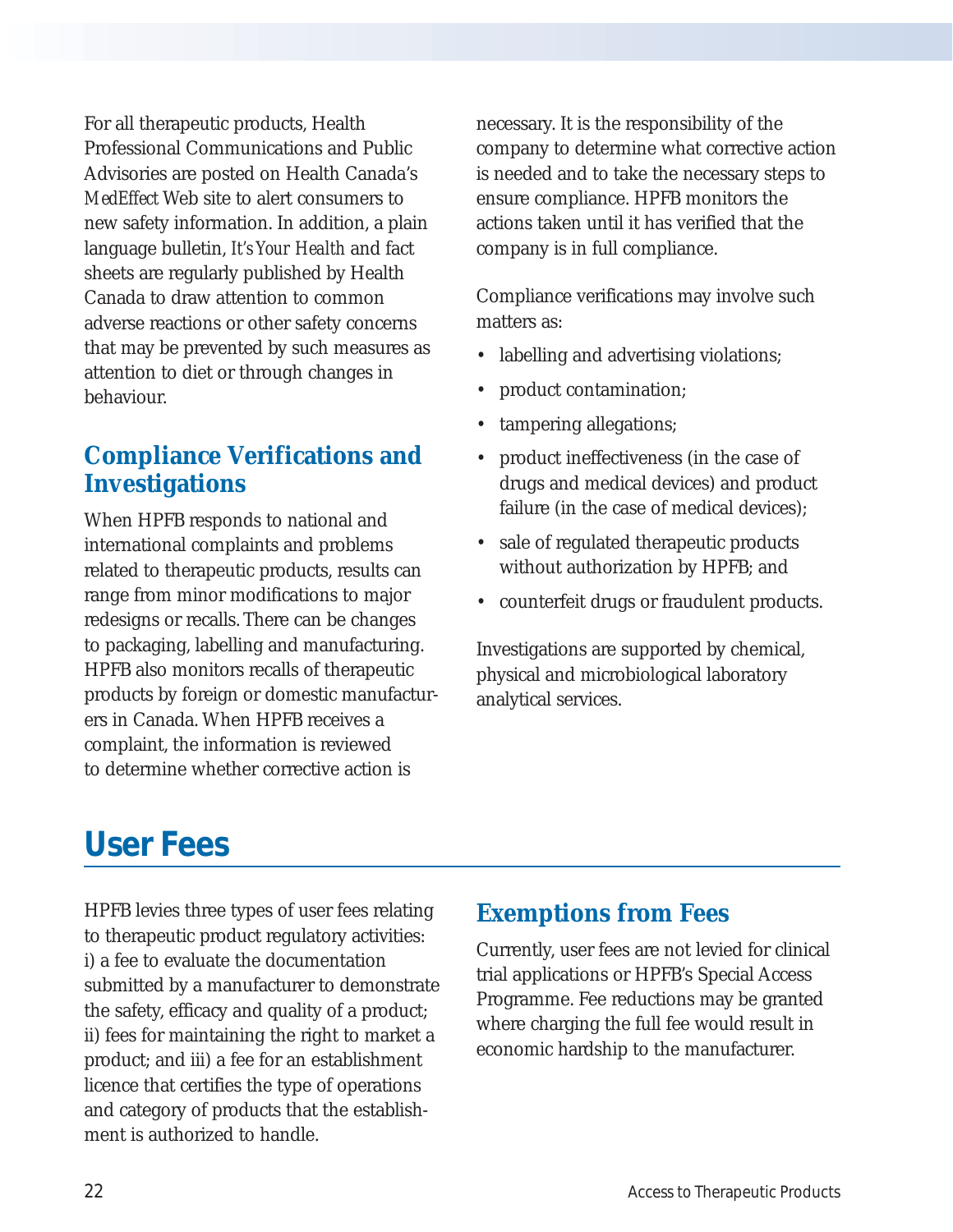### *User Fees Act*

Canada's new *User Fees Act* (UFA) became law on March 31, 2004. The UFA establishes a link between performance and new fees, and subjects this process to parliamentary oversight. Currently, HPFB is developing a

new external charging regime. As part of this process, HPFB is taking steps to ensure that its performance standards, reporting and related fees are internationally comparable.

## **International Cooperation and Harmonization**

The HPFB participates in international regulatory cooperation work, sharing resources and knowledge with other governments around the world. HPFB is a significant contributor to international harmonization efforts, especially through the creation and implementation of technical guidance and standards for the development, registration and control of therapeutic products.

### **The International Conference on Harmonisation**

Drug regulation harmonization activities are centred around drug registration — the standards specifying the type, quantity and sometimes the manner of generating the data necessary to support the evaluation of a drug's safety, quality and efficacy.

The main international standardization body for drugs is the International Conference on Harmonisation (ICH), which consists of the regulatory authorities and the major industrial pharmaceutical research regions of the United States, the European Union and Japan. Canada, the World Health Organization and countries of the European Free Trade Association serve as observers.

The ICH produces technical guidances that each member region can incorporate into its national regulatory function. HPFB has been active in the development and implementation of ICH guidances since the organization's inception in 1990. Participation in ICH is a cost-effective means for Canada to introduce internationally recognized standards for evaluating the quality, safety and efficacy of drug products.

The ICH is one of the most important and successful harmonization initiatives in the drug sector, with the development of more than 40 technical guidances on drug registration requirements, electronic transmission standards, a medical dictionary of regulatory terms and, most recently, a common format for marketing applications.

This format, the ICH's "Common Technical Document"(CTD), is facilitating greater regulatory communication and improving submission quality. The purpose of this initiative is to streamline submission requirements on a global level to maintain consistency in regulatory requirements and introduce greater efficiency for industry in filing applications.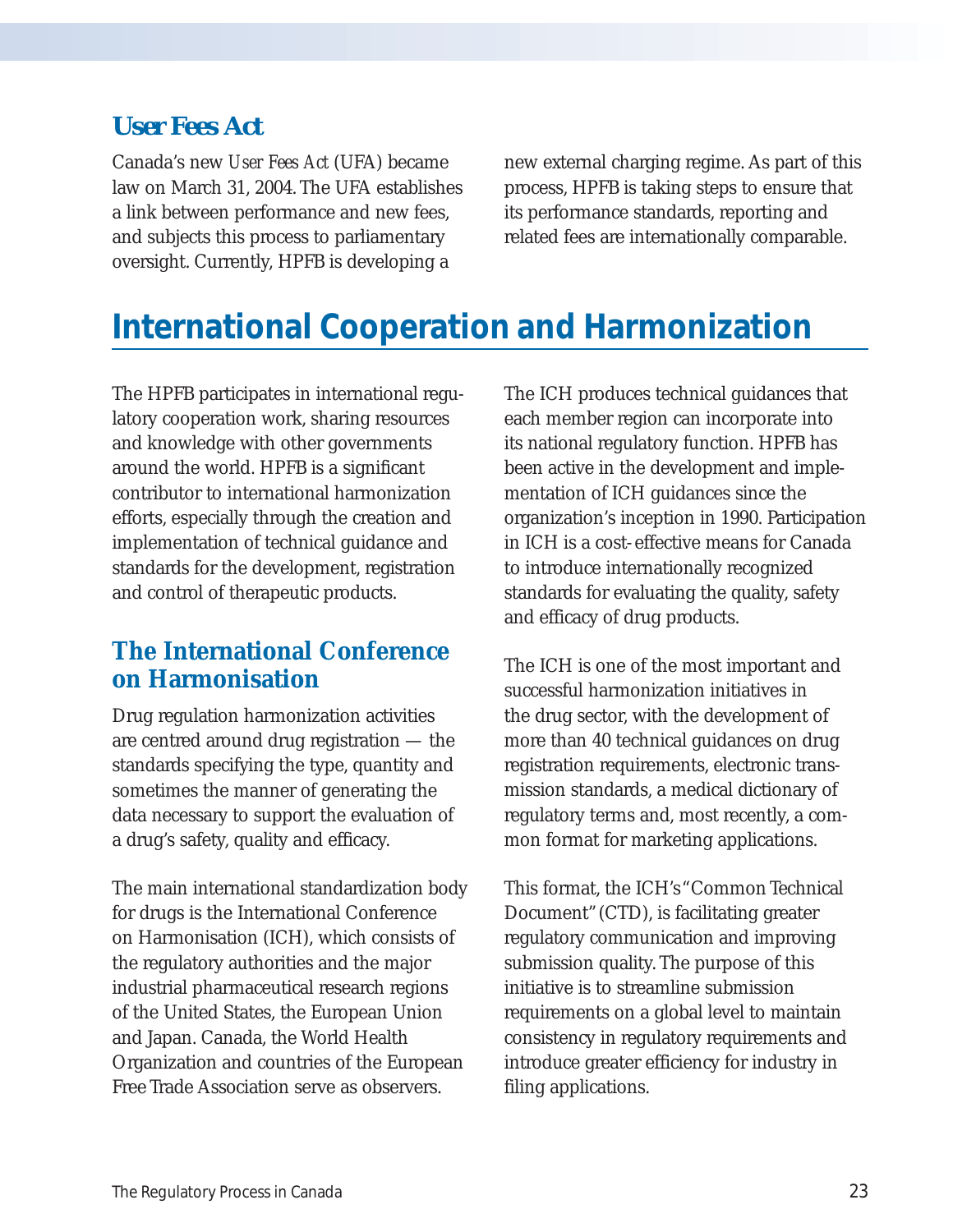Communication has been further improved with the introduction of an electronic format for the CTD (e-CTD). This has established an international electronic standard for regulatory interchange and integrated electronic submissions within a broader electronic review environment for drug regulatory authorities. The CTD and e-CTD has made it easier for submissions to be filed in Canada and other countries at the same time.

### **Global Harmonization Task Force**

Canada is also a founding member of the Global Harmonization Task Force (GHTF). The GHTF was established in 1992 as a joint regulatory–industry project. Its purpose is to encourage the convergence of regulatory practices to ensure the safety, effectiveness/ performance and quality of medical devices in different jurisdictions; promote technological innovation; facilitate international trade; and provide a forum for information exchange.

The GHTF works to achieve its objectives by disseminating guidance documents on basic regulatory practices. These documents, which are developed by four different GHTF study groups, can be adopted and implemented by national regulatory authorities.

## **Collaborative Activities**

In November 2003, HPFB signed a Memorandum of Understanding (MOU) and Confidentiality Agreement with the US Food and Drug Administration (USFDA). In April 2004, an MOU was signed with Australia's Therapeutic Goods Administration (TGA).

These MOUs build on existing collaborative efforts between HPFB and both the USFDA and the Australian TGA. In general, they will better enable the regulatory authorities to share information on the post-market safety of therapeutic products, the review and evaluation of new product submissions, and product investigations and enforcement activities. It also sets the stage for other, more specific, collaborative projects for exchanging regulatory information, including expert visits, joint training initiatives, participation on scientific advisory bodies and development of guidance documents.

Other examples of collaborations with international counterparts include:

- participation in the World Health Organization (WHO) Adverse Drug Reaction Reporting Network and the WHO pilot procurement project for securing quality sources of HIV/AIDS, anti-malarial and anti-tuberculosis drugs for use in developing countries;
- collaborating with the WHO's Traditional Medicines Initiative;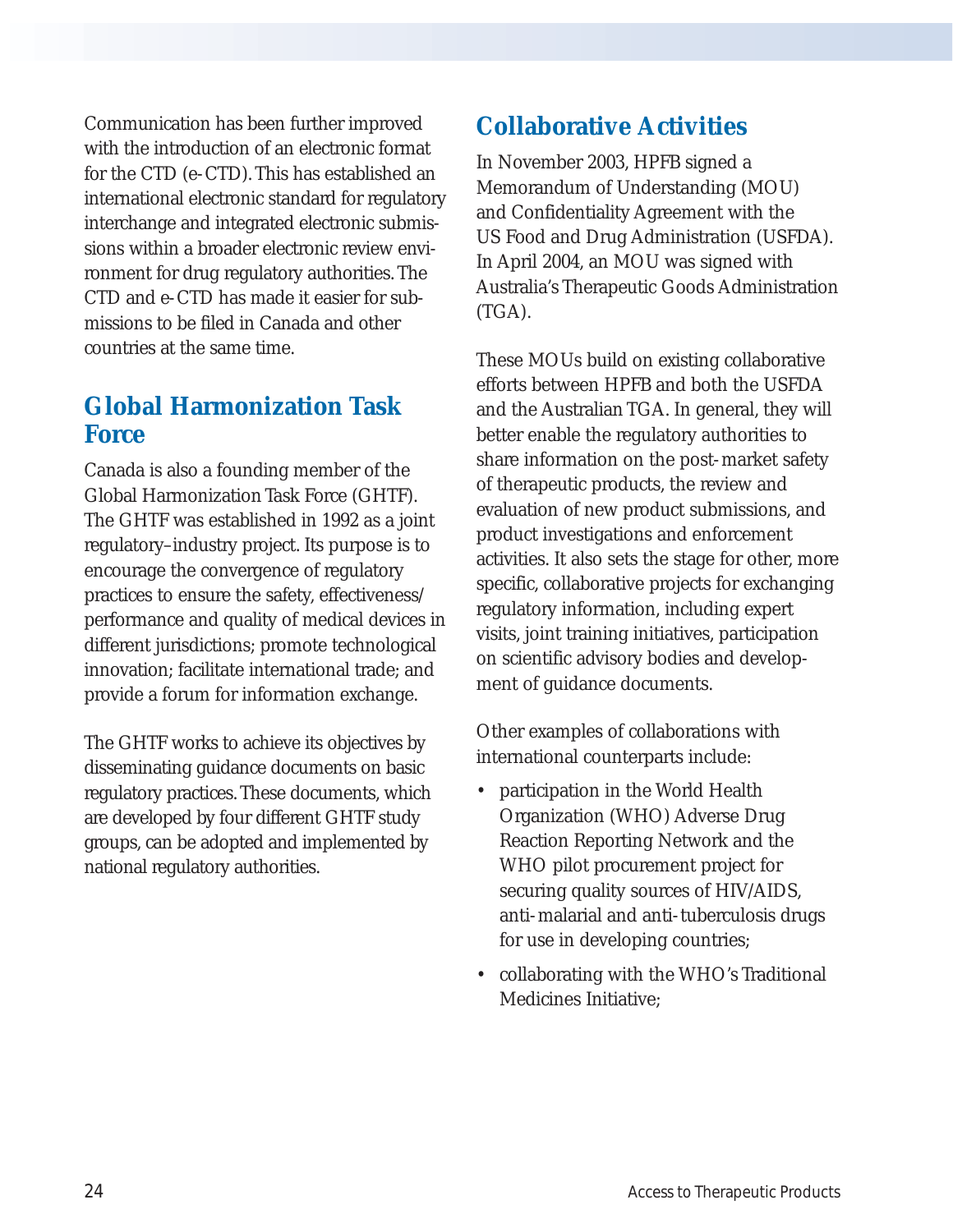- participating in the European Pharmacopoeia and the United States Pharmacopoeia expert committees for establishing standards for the quality of therapeutic products; and
- developing Mutual Recognition Agreements with Canada's trading partners respecting, for example, mutual recognition of Good Manufacturing Practices compliance programs for therapeutic products.

#### **Mutual Recognition Agreements (MRA)**

Mutual Recognition Agreements (MRAs) are legally binding, negotiated agreements between governments governing specific regulated products. Canada is a signatory to several MRAs covering drug/medicinal product Good Manufacturing Practices.

MRAs are an effective way to enhance international regulatory cooperation, maintain high standards of product safety and quality, help reduce the regulatory burden for industries, and reduce barriers to trade.

## **Conclusion**

Ensuring timely access to therapeutic products in Canada requires a strong regulatory system that puts health and safety first.

Globalized markets and human migration are making the regulator's role increasingly complex. Public health issues such as Severe Acute Respiratory Syndrome (SARS), West Nile Virus and Bovine Spongiform Encephalopathy (mad cow disease) are fundamentally transforming the regulatory environment in Canada and abroad. Technological and scientific advances are also altering this environment and changing the role played by regulatory organizations.

HPFB is responding to these challenges by participating in a variety of initiatives, including the Government of Canada's Smart Regulation initiative, Health Canada's Therapeutics Access Strategy and the renewal of federal health protection legislation. HPFB's goal is to strengthen the regulatory process to enhance public access to safe and effective therapeutic products. By focusing on all aspects of product access, from availability and cost to cost-effectiveness, appropriate prescribing and informed use, HPFB strives to contribute to better health outcomes for Canadians.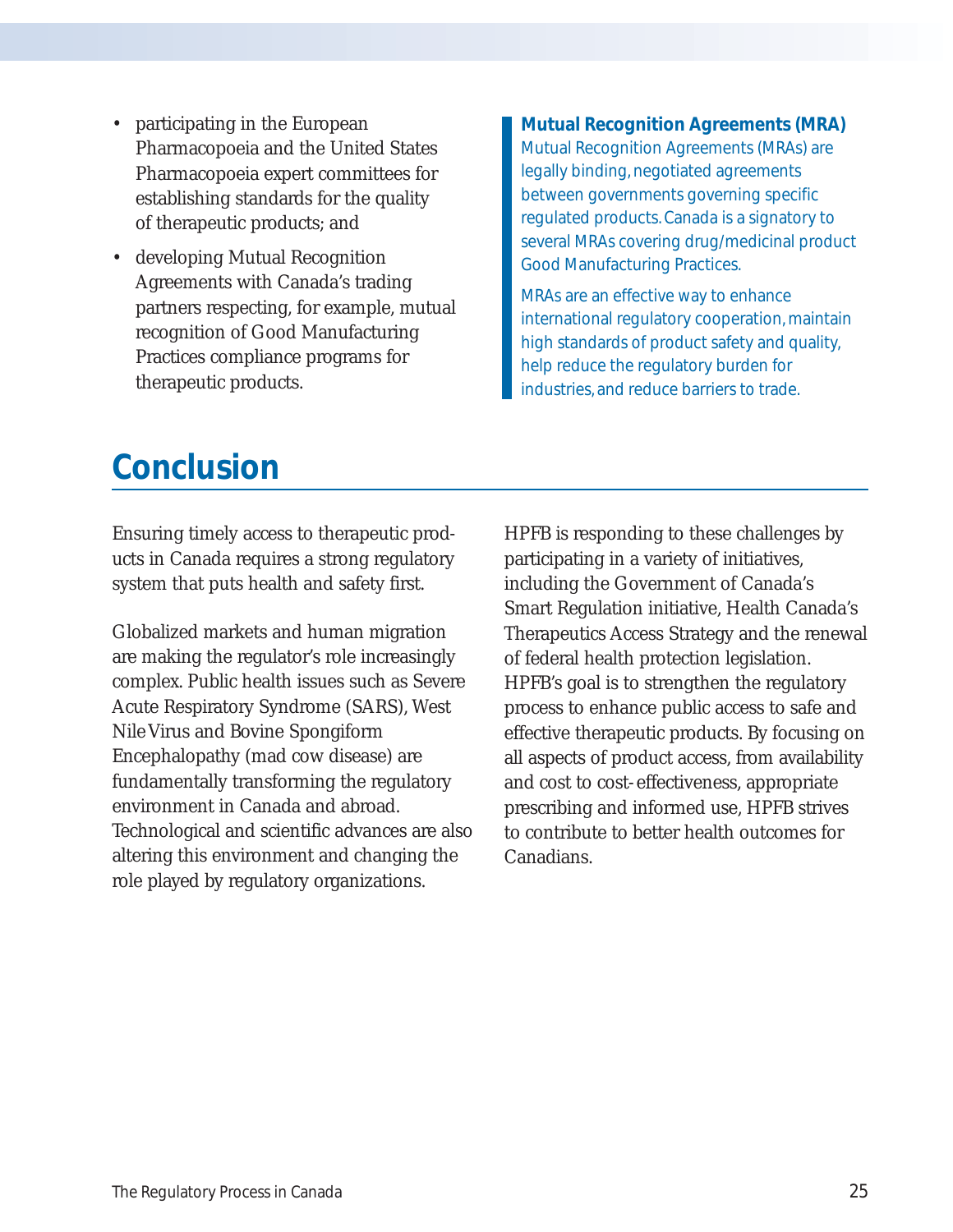## **Annex I: Glossary**

*These plain language definitions are intended for general understanding, and are not necessarily the formal definitions used by Health Canada or those that appear in legislation or regulations.*

**Adverse reaction:** Any undesirable effect of a health product. This can range from a minor effect such as a skin rash to a lifethreatening one such as liver damage.

**Bioequivalence:** A high degree of similarity in the rate and extent of absorption into the systemic circulation of two comparable pharmaceutical products from the same dose, that are unlikely to produce clinically relevant differences in therapeutic effects or adverse effects, or both.

**Biologics:** A subset of therapeutic products that are made from biological starting material, including those obtained by recombinant DNA procedures. They include vaccines, blood and blood products, and many hormonal products such as insulin.

**Clinical trial:** A scientific study, using a test population, designed to test the safety, efficacy and quality of drugs or medical devices on human subjects.

**Common Drug Review (CDR):** A single common process for reviewing new drugs to assess potential coverage under Canadian public drug benefit plans, established in September 2001 by federal, provincial and territorial health ministers.

**Common Technical Document (CTD):** A common international format that may be used by drug sponsors to submit information supporting new drug applications to regulatory authorities for review. The United States, the European Union, Japan, Australia and now Canada all use this format.

**Drug:** Any substance used in the diagnosis, treatment, mitigation or prevention of a disease, disorder or abnormal physical state, and in restoring, correcting or modifying organic functions in humans or animals.

**Drug review process:** Drugs are only approved for sale in Canada once they have gone through the drug review process. Drug applications are carefully reviewed by scientists in the Health Products and Food Branch of Health Canada. These scientists assess the safety, efficacy and quality of a drug. If the benefits of the drug outweigh the risks, the product is given authorization to be marketed in Canada.

**Effectiveness:** Whether a drug achieves its desired effect in the real world.

**Efficacy:** Whether a drug has the ability to bring out the intended beneficial effects in a controlled environment, for example, with no interactions with other drugs or diseases.

**Guidance documents:** Manuals, policy interpretations, guidelines and other texts that support a better understanding of regulations and how to participate in the regulatory process.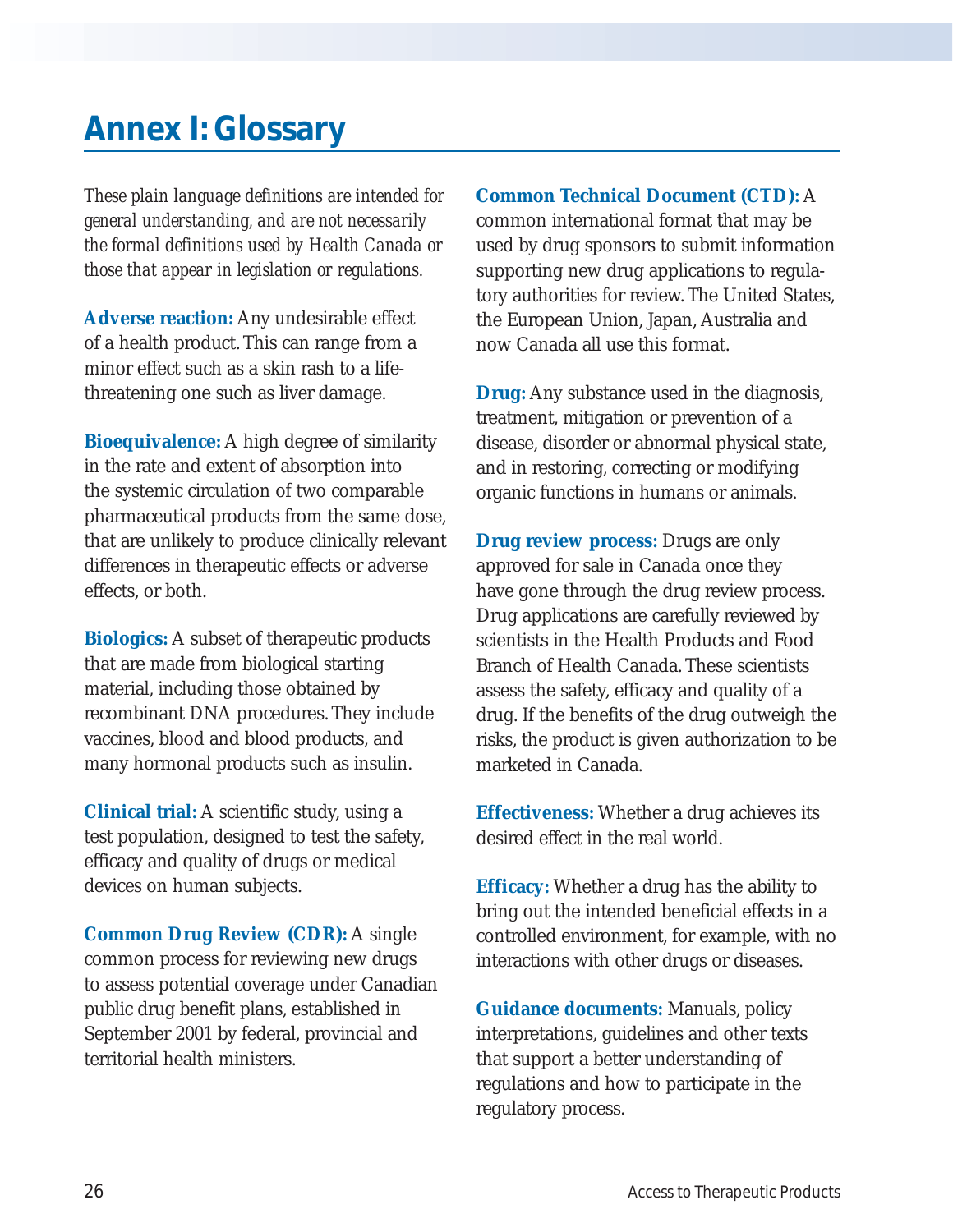#### **Health Products and Food Branch (HPFB):**

A science-based organization within Health Canada that regulates products, including pharmaceuticals, radiopharmaceuticals, biologics and genetic therapies, medical devices, natural health products, veterinary drugs and food, as required by the *Food and Drugs Act* and Regulations.

**Inspection:** An independent evaluation, conducted by an objective, unbiased inspector or inspection team, to assess an establishment's compliance with set standards or regulations. Inspections are normally conducted on a multi-year cycle or as required.4

#### **International Conference on Harmonisation (of Technical Requirements for Registration of Pharmaceuticals for Human Use) (ICH):**

A global project dedicated to reducing duplicate testing of new medicines, to make better use of resources, safeguard public health and avoid unnecessary delays in making new medicines available.

**Labelling:** Includes any legend, word or mark attached to, included in, belonging to or accompanying any therapeutic product and is commonly understood to mean all packaging and product inserts, including the drug product monograph.

**Medical device:** Any article or instrument used in the diagnosis, treatment, mitigation or prevention of a disease, disorder or abnormal physical state, and in restoring, correcting or modifying organic functions in humans or animals. Devices also include those used in the prevention, diagnosis and care of pregnancy and do not include a drug. **Natural health products:** Include vitamins, minerals, traditional medicines, medicines made from plants, bacteria and fungi, probiotics, amino acids and essential fatty acids (such as Omega-3). *Also refer to definition of drug.*

#### **New Active Substance (NAS):** A

therapeutic substance that has never before been approved for marketing in any form.

**New Drug Submission (NDS):** The formal process of applying for market approval of a new drug product. A new drug is any drug that has not been sold in Canada for sufficient time and in sufficient quantity to establish its safety and effectiveness under use or its recommended conditions for use.

**Patent:** An instrument issued by the Commissioner of Patents in the form of letters patent for an invention. The patent provides its holder and its holder's legal representatives with the exclusive right to make, construct, use and sell the invention for a designated period.

**Performance metrics:** The criteria by which performance is measured, based on specific target goals.

**Pharmaceuticals:** Mostly synthetic products that are made from chemicals, pharmaceuticals include prescription and non-prescription drugs, disinfectants, and low-risk products such as sunscreens, antiperspirants and toothpaste.

<sup>4</sup> Health Canada. GMP Inspection Policy for Canadian Drug Establishments. January 2004.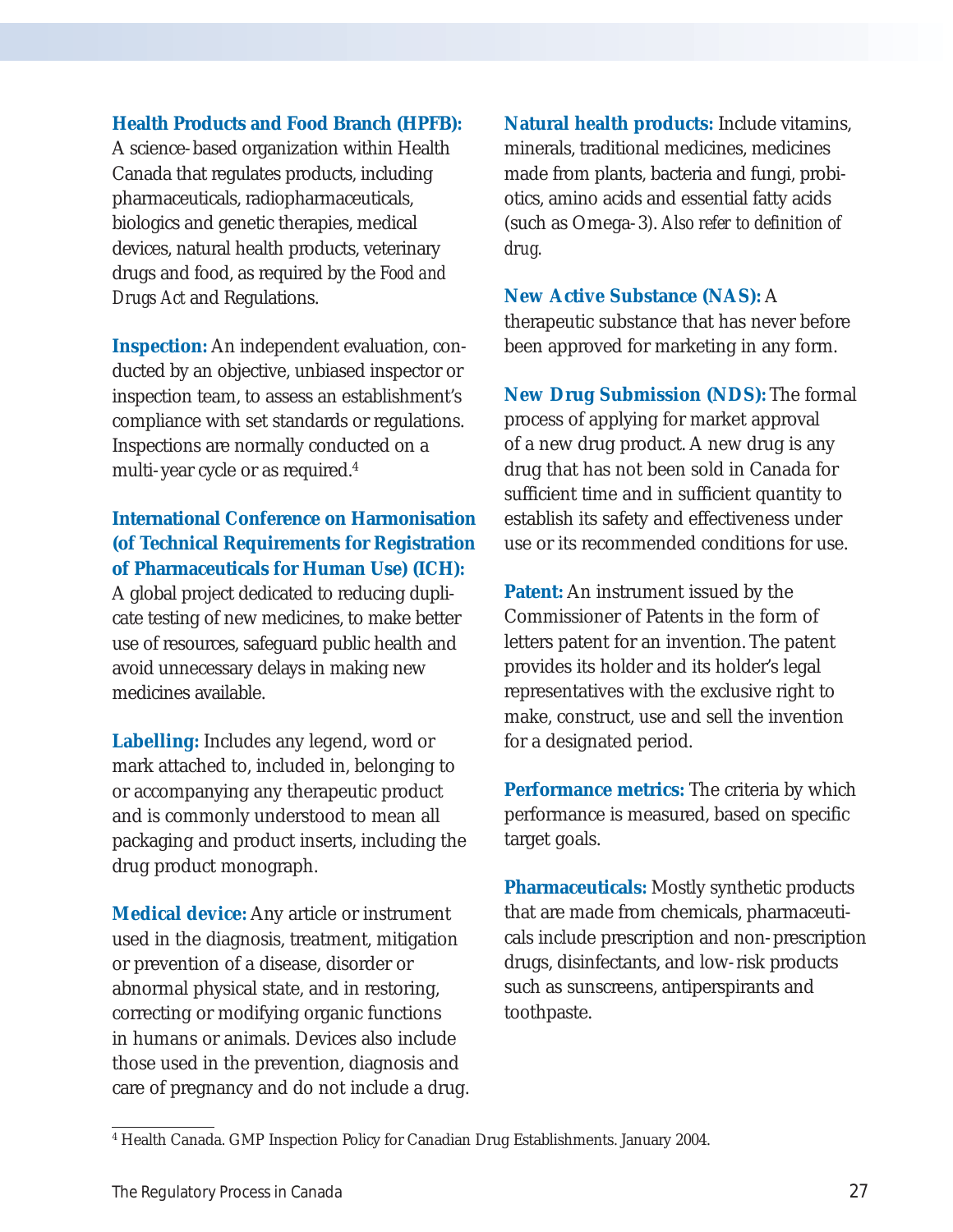**Post–market surveillance:** The process of tracking drugs and other therapeutic products, already approved and on the market, to assess signals and safety trends once these products are in use among a wider population.

**Product monograph:** A factual, scientific document, devoid of promotional material, that describes the properties, claims, indications and conditions of use for a drug and that contains any other information that may be required for optimal, safe and effective use of the drug. Product monographs are submitted to HPFB as part of a new drug submission.

**Quality:** An accepted standard of production methods and manufacturing facilities, including the premises, equipment, in-process controls and tests during fabrication, packaging and labelling, to ensure consistent results in final products that are safe, efficacious, pure and stable.

**Radiopharmaceuticals:** A pharmaceutical, biological or drug that contains a radioactive entity. Radiopharmaceuticals are primarily used for various imaging functions but can also be used in a therapeutic capacity.

**Risk:** Chance of harm: a health hazard. All therapeutic products that offer benefits are accompanied by risks. Although risks can be controlled and managed, they cannot be fully eliminated. Risk varies by product and changes through the product life cycle. The definition of risk within the context of safety, quality and efficacy of therapeutic products continues to develop globally and through international harmonization initiatives.

**Risk communication:** The exchange of information about health risks between experts, other interested parties and the public.

**Safety:** The relative risk of harm. Safety is aimed at defining the type, level and scope of adverse events, reactions and hazards to be balanced against the benefits of a health product so that an appropriate risk-benefit assessment can be developed and an appropriate therapeutic index for a health product can be established.

**Stakeholder:** An individual, group or organization that is affected by or interested in an issue or policy. Stakeholders, interested parties and affected parties are segments of the public. Stakeholders may include health professionals, academia, industry and patients.

#### **Summary Basis of Decision (SBD):** A

public document that outlines in technical language the risk-benefit analysis and scientific considerations that have factored into HPFB's decision to grant market authorization for a drug or medical device. The document provides regulatory, quality (chemistry and manufacturing), efficacy and safety information.

**Therapeutic products:** A broad range of products, including drugs (pharmaceuticals, radiopharmaceuticals, biologics and genetic therapies), natural health products and medical devices.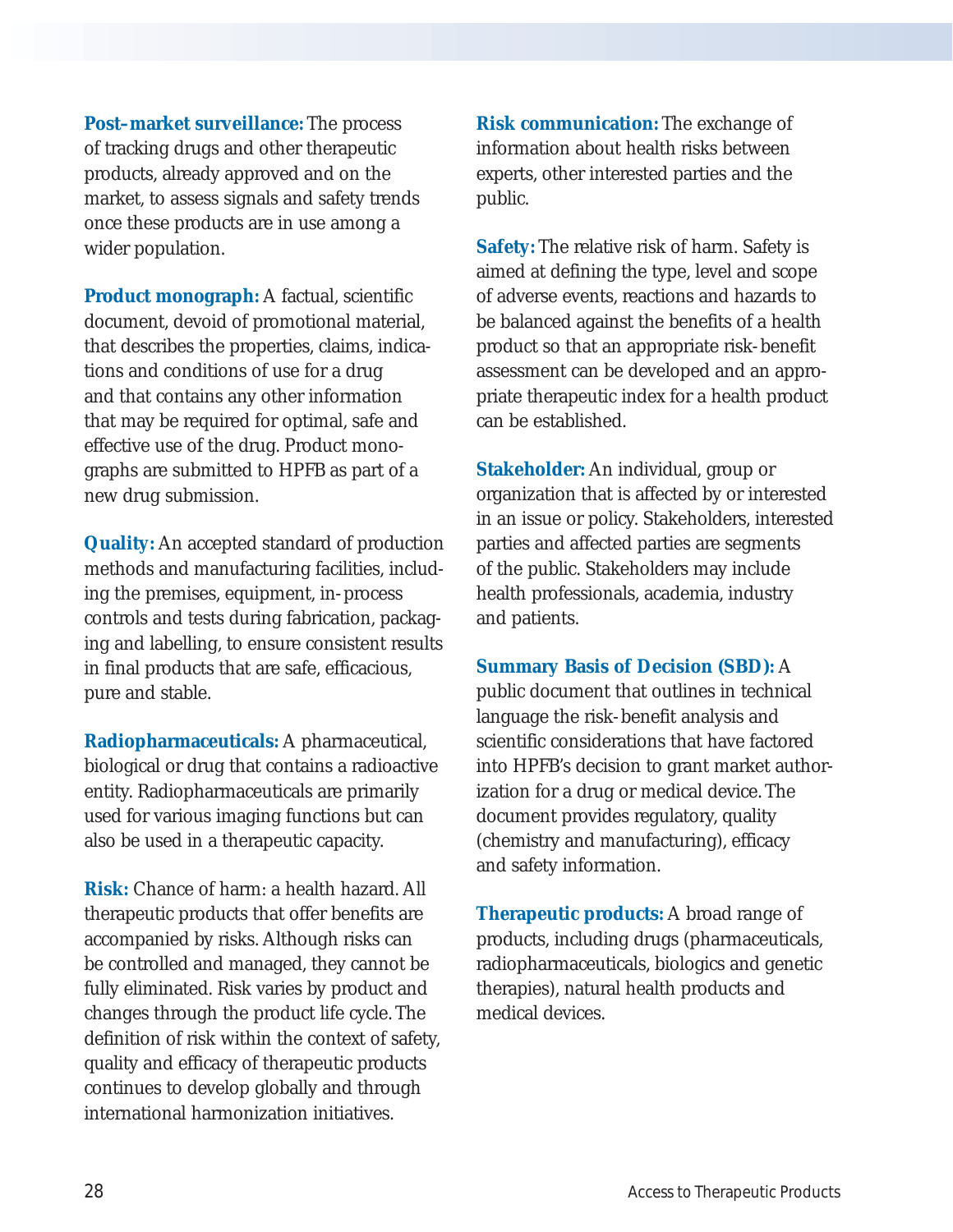## **Annex II: Health Products and Food Branch: Organization Chart**

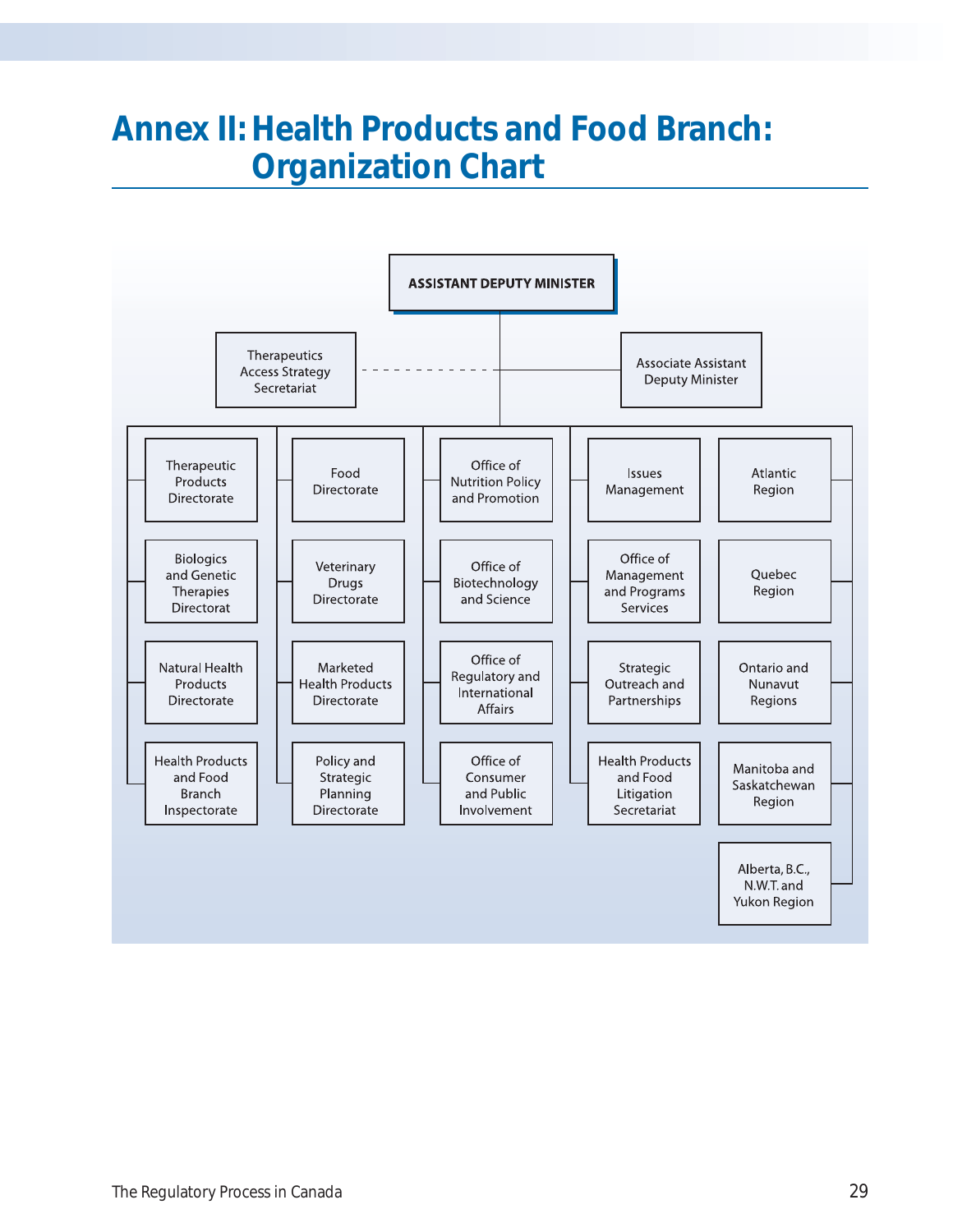# **Annex III: Further Sources of Information**

### **Organizations**

Health Canada http://www.hc-sc.gc.ca/

Health Products and Food Branch, Health Canada http://www.hc-sc.gc.ca/hpfb-dgpsa/

Canada's *Food and Drugs Act* and Regulations http://laws.justice.gc.ca/en/F-27/index.html

Therapeutic Products Directorate http://www.hc-sc.gc.ca/hpfb-dgpsa/tpd-dpt/aboutus\_e.html

Biologics and Genetic Therapies Directorate http://www.hc-sc.gc.ca/hpfb-dgpsa/bgtd-dpbtg/aboutus\_e.html

Natural Health Products Directorate http://www.hc-sc.gc.ca/hpfb-dgpsa/nhpd-dpsn/index\_e.html

Marketed Health Products Directorate http://www.hc-sc.gc.ca/hpfb-dgpsa/tpd-dpt/about-mhpd\_e.html

Health Products and Food Branch Inspectorate http://www.hc-sc.gc.ca/hpfb-dgpsa/inspectorate/index\_e.html

Provincial and Territorial Government Health Ministries and Links http://www.hc-sc.gc.ca/hcs-sss/medi-assur/ptrole/ptmin/index\_e.html

Canadian Agency for Drugs and Technologies in Health http://www.cadth.ca/index.php/en/home

Patented Medicine Prices Review Board http://www.pmprb-cepmb.gc.ca/

Public Policy Forum — Strengthening Canada's Regulatory Process for Therapeutic Products http://www.ppforum.ca/ow/ow\_e\_05\_2003/ow\_e\_05\_2003\_cons.htm

Canadian Health Network http://www.canadian-health-network.ca